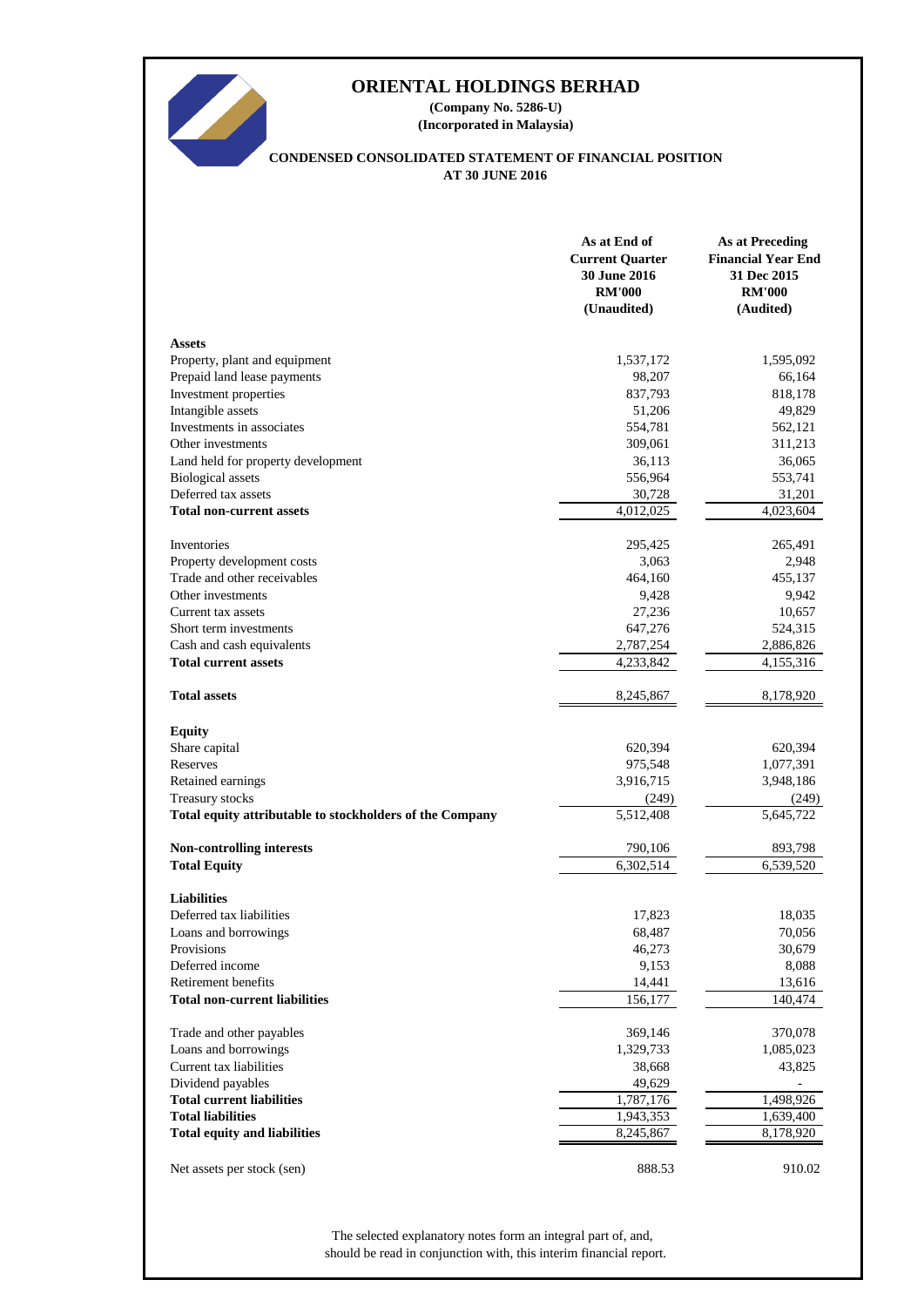|                                                                                  | <b>Individual Quarter</b>                                                         |                                                                              | <b>Cumulative Quarters</b>                                                                                 |                                                                                                       |  |
|----------------------------------------------------------------------------------|-----------------------------------------------------------------------------------|------------------------------------------------------------------------------|------------------------------------------------------------------------------------------------------------|-------------------------------------------------------------------------------------------------------|--|
|                                                                                  | <b>Current</b><br>Year<br>Quarter<br>30 June 2016<br><b>RM'000</b><br>(Unaudited) | Preceding<br>Year<br>Quarter<br>30 June 2015<br><b>RM'000</b><br>(Unaudited) | <b>Current Year</b><br><b>To Date</b><br>(Two quarters to<br>30 June 2016)<br><b>RM'000</b><br>(Unaudited) | <b>Preceding Year</b><br>To Date<br>(Two quarters to<br>30 June 2015)<br><b>RM'000</b><br>(Unaudited) |  |
| Revenue                                                                          | 1,082,139                                                                         | 1,050,145                                                                    | 2,297,223                                                                                                  | 1,946,177                                                                                             |  |
| <b>Results from operating activities</b>                                         | (56, 132)                                                                         | 60,936                                                                       | 8,472                                                                                                      | 116,313                                                                                               |  |
| Finance costs                                                                    | (2,849)                                                                           | (2,337)                                                                      | (5,660)                                                                                                    | (4, 337)                                                                                              |  |
| Share of profits after tax and minority interest of associates                   | (765)                                                                             | 21,082                                                                       | 2,481                                                                                                      | 39,391                                                                                                |  |
| (Loss)/ Profit before taxation                                                   | (59,746)                                                                          | 79,681                                                                       | 5,293                                                                                                      | 151,367                                                                                               |  |
| Income tax expenses                                                              | (11, 362)                                                                         | (18, 110)                                                                    | (29,705)                                                                                                   | (36, 129)                                                                                             |  |
| (Loss)/ Profit from continuing operations                                        | (71, 108)                                                                         | 61,571                                                                       | (24, 412)                                                                                                  | 115,238                                                                                               |  |
| Other comprehensive income, net of tax                                           |                                                                                   |                                                                              |                                                                                                            |                                                                                                       |  |
| Foreign currency translation differences for foreign operations                  | 100,886                                                                           | 101,295                                                                      | (99,316)                                                                                                   | 136,589                                                                                               |  |
| Fair value of available-for-sale financial assets                                | (6,195)                                                                           | 2,850                                                                        | (13,285)                                                                                                   | 1,252                                                                                                 |  |
| Share of other comprehensive (expense)/ income of equity accounted<br>associates | (996)                                                                             | 1,309                                                                        | (1,138)                                                                                                    | (6)                                                                                                   |  |
| Other comprehensive income/ (expense) for the period, net of tax                 | 93,695                                                                            | 105,454                                                                      | (113, 739)                                                                                                 | 137,835                                                                                               |  |
| Total comprehensive income/ (expense) for the period                             | 22,587                                                                            | 167,025                                                                      | (138, 151)                                                                                                 | 253,073                                                                                               |  |
| (Loss)/ Profit attributable to:                                                  |                                                                                   |                                                                              |                                                                                                            |                                                                                                       |  |
| Stockholders of the Company                                                      | (12,593)                                                                          | 59,054                                                                       | 55,380                                                                                                     | 114,947                                                                                               |  |
| Non-controlling interests                                                        | (58, 515)                                                                         | 2,517                                                                        | (79, 792)                                                                                                  | 291                                                                                                   |  |
| (Loss)/ Profit for the period                                                    | (71, 108)                                                                         | 61,571                                                                       | (24, 412)                                                                                                  | 115,238                                                                                               |  |
| Total comprehensive income/ (expense) attributable to:                           |                                                                                   |                                                                              |                                                                                                            |                                                                                                       |  |
| Stockholders of the Company                                                      | 67,143                                                                            | 162,845                                                                      | (46, 463)                                                                                                  | 252,204                                                                                               |  |
| Non-controlling interests                                                        | (44, 556)                                                                         | 4,180                                                                        | (91, 688)                                                                                                  | 869                                                                                                   |  |
| Total comprehensive income/ (expense) for the period                             | 22,587                                                                            | 167,025                                                                      | (138, 151)                                                                                                 | 253,073                                                                                               |  |
| Weighted average number of stocks in issue ('000)                                | 620,362                                                                           | 620,362                                                                      | 620,362                                                                                                    | 620,362                                                                                               |  |





# **ORIENTAL HOLDINGS BERHAD**

**(Company No. 5286-U) (Incorporated in Malaysia)**

## **CONDENSED CONSOLIDATED STATEMENT OF PROFIT OR LOSS AND OTHER COMPREHENSIVE INCOME FOR THE PERIOD ENDED 30 JUNE 2016**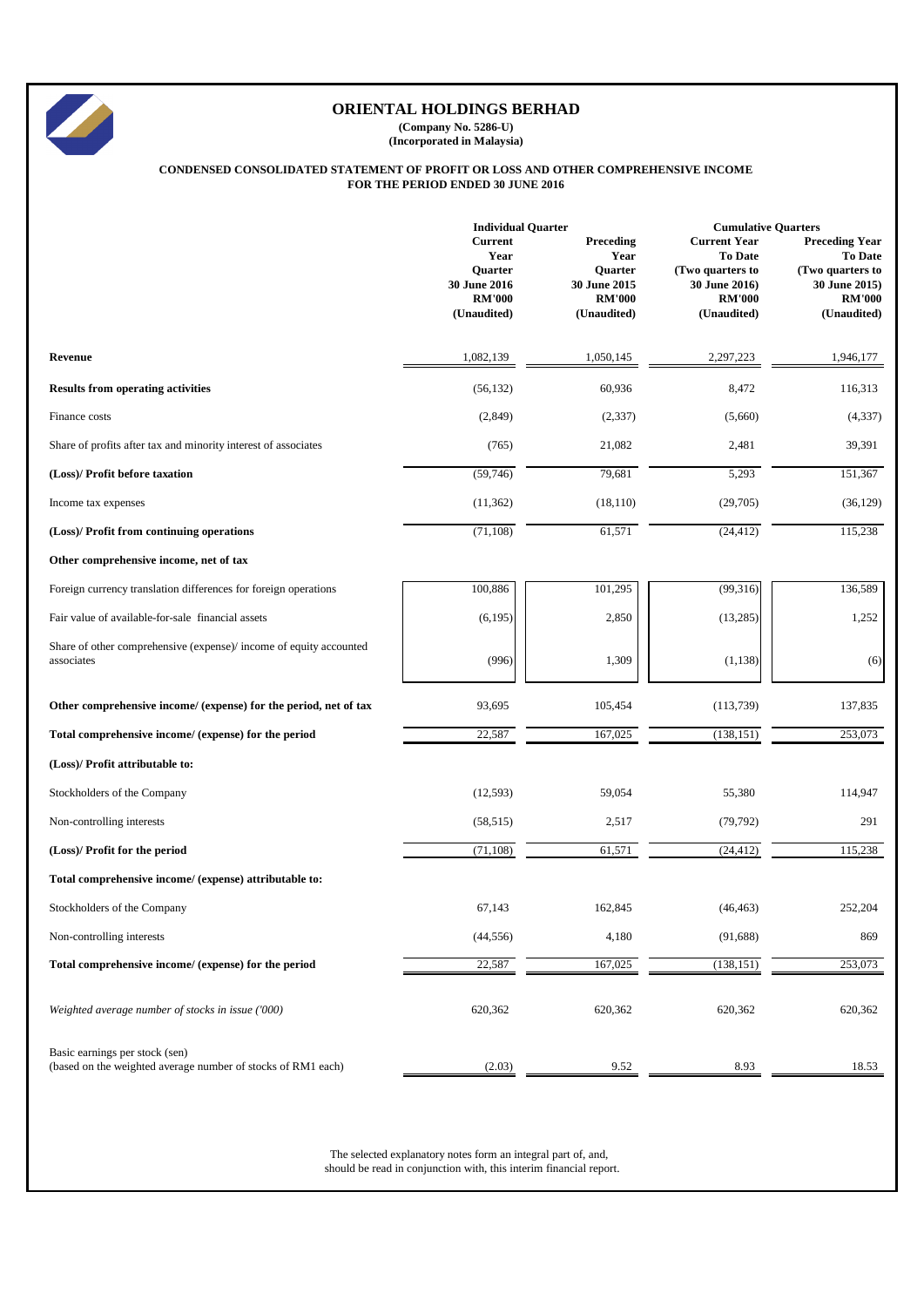# **ORIENTAL HOLDINGS BERHAD SARA (Company No. 5286-U) (Incorporated in Malaysia) CONDENSED CONSOLIDATED STATEMENT OF PROFIT OR LOSS AND OTHER COMPREHENSIVE INCOME FOR THE PERIOD ENDED 30 JUNE 2016 Individual Quarter Cumulative QuartersCurrent Preceding Current Year Preceding Year Year Year To Date To Date Quarter Quarter (Two quarters to (Two quarters to 30 June 2016 30 June 2015 30 June 2016) 30 June 2015) RM'000 RM'000 RM'000 RM'000 (Unaudited) (Unaudited) (Unaudited) (Unaudited)** Included in the Total Comprehensive Income for the period are the followings : Interest income (23,709) (18,949) (42,586) (34,545) Other income including investment income (22,696) (3,247) (52,300) (4,042) Interest expense 2,849 2,337 5,660 4,337 Depreciation and amortisation 31,425 28,184 60,571 54,873 (Reversal of impairment loss)/ Impairment loss on receivables (122) 893 (643) 877 Write down/ (Write back) of inventories and the set of the set of the set of the set of the set of the set of the set of the set of the set of the set of the set of the set of the set of the set of the set of the set of th Loss on disposal of quoted/ unquoted investments 287 276 276 1,029 234 (Gain)/ Loss on disposal of property, plant and equipment (159) 1,344 (613) (27) Impairment loss/ (Reversal of impairment loss) on assets 35 (188) 196 (199)

The selected explanatory notes form an integral part of, and,

Unrealised foreign exchange loss/ (gain) 112,192 (1,013) 166,158 14,284 Realised foreign exchange loss 3,754 5,247 9,254 2,043

should be read in conjunction with, this interim financial report.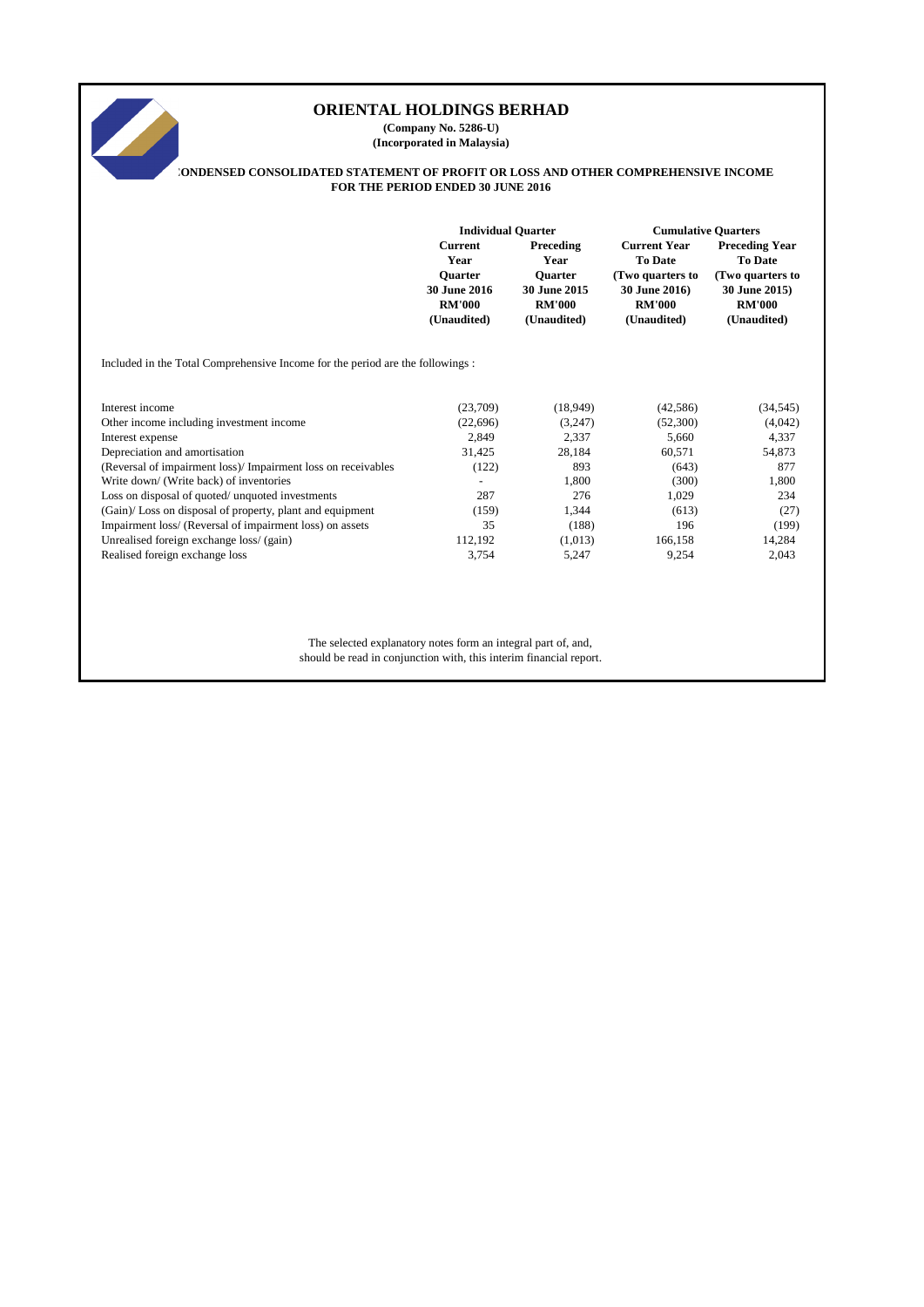|                                                                         |                         |                                 |                          | CONDENSED CONSOLIDATED STATEMENT OF CHANGES IN EQUITY<br>FOR THE PERIOD ENDED 30 JUNE 2016 |                                             |                       |                                 |                          |                             |                          |              |                              |                        |
|-------------------------------------------------------------------------|-------------------------|---------------------------------|--------------------------|--------------------------------------------------------------------------------------------|---------------------------------------------|-----------------------|---------------------------------|--------------------------|-----------------------------|--------------------------|--------------|------------------------------|------------------------|
|                                                                         |                         |                                 |                          |                                                                                            | Attributable to stockholders of the Company |                       |                                 |                          |                             |                          |              |                              |                        |
|                                                                         |                         |                                 |                          |                                                                                            | Non-distributable                           | Capital               | Asset                           |                          | <b>Distributable</b>        |                          |              |                              |                        |
|                                                                         | <b>Share</b><br>capital | <b>Share</b><br>premium reserve |                          | <b>Capital Translation</b><br>reserve                                                      | <b>Fair value</b><br>reserve                | redemption<br>reserve | revaluation Treasury<br>reserve | stocks                   | <b>Retained</b><br>earnings | Capital<br>reserve       | <b>Total</b> | Non-controlling<br>interests | <b>Total</b><br>equity |
| In thousands of RM                                                      |                         |                                 |                          |                                                                                            |                                             |                       |                                 |                          |                             |                          |              |                              |                        |
| At 1 January 2015                                                       | 620,394                 | 1,099                           | 1,073                    | 545,892                                                                                    | 98,185                                      | 68                    | 474                             | (249)                    | 3,800,072                   | 40,248                   | 5,107,256    | 849,048                      | 5,956,304              |
| Foreign currency translation differences for                            |                         |                                 |                          |                                                                                            |                                             |                       |                                 |                          |                             |                          |              |                              |                        |
| foreign operations                                                      |                         |                                 |                          | 136,606                                                                                    |                                             |                       |                                 |                          |                             |                          | 136,606      | (17)                         | 136,589                |
| Fair value of available-for-sale financial assets                       |                         |                                 |                          |                                                                                            | 657                                         |                       |                                 |                          |                             |                          | 657          | 595                          | 1,252                  |
| Share of other comprehensive expense of equity accounted                |                         |                                 |                          |                                                                                            |                                             |                       |                                 |                          |                             |                          |              |                              |                        |
| associates                                                              |                         |                                 |                          |                                                                                            | (6)                                         |                       |                                 |                          |                             |                          | (6)          |                              | (6)                    |
| Total other comprehensive income/(expense) for the period               |                         |                                 | $\sim$                   | 136,606                                                                                    | 651                                         |                       |                                 |                          |                             | $\blacksquare$           | 137,257      | 578                          | 137,835                |
| Profit for the period                                                   |                         |                                 |                          |                                                                                            |                                             |                       |                                 | $\sim$                   | 114,947                     | $\sim$                   | 114,947      | 291                          | 115,238                |
| Total comprehensive income/ (expense) for the period                    |                         |                                 |                          | 136,606                                                                                    | 651                                         |                       |                                 | $\sim$                   | 114,947                     | $\sim$                   | 252,204      | 869                          | 253,073                |
| Dividends to stockholders<br>Dividends paid to non-controllng interests |                         |                                 |                          |                                                                                            |                                             |                       |                                 |                          | (86, 851)                   | $\sim$                   | (86, 851)    |                              | (86, 851)<br>(11, 114) |
| Acquisition of a subsidiary                                             |                         |                                 |                          |                                                                                            |                                             |                       |                                 |                          |                             |                          |              | (11, 114)<br>(21, 879)       | (21, 879)              |
| Liquidation of a subsidiary                                             |                         |                                 |                          |                                                                                            |                                             |                       |                                 |                          |                             |                          |              | (3,976)                      | (3,976)                |
| Share issued to non-controlling interests                               |                         |                                 |                          |                                                                                            |                                             |                       | $\overline{\phantom{a}}$        |                          |                             | $\overline{\phantom{a}}$ |              | 19,600                       | 19,600                 |
| Total distribution to owners                                            |                         |                                 | $\overline{\phantom{a}}$ | $\sim$                                                                                     | $\sim$                                      |                       | $\overline{\phantom{a}}$        | $\sim$                   | (86, 851)                   | $\sim$                   | (86, 851)    | (17,369)                     | (104, 220)             |
| At 30 June 2015                                                         | 620,394                 | 1,099                           | 1,073                    | 682,498                                                                                    | 98,836                                      | 68                    | 474                             | (249)                    | 3,828,168                   | 40,248                   | 5,272,609    | 832,548                      | 6,105,157              |
|                                                                         |                         |                                 |                          |                                                                                            |                                             |                       |                                 |                          |                             |                          |              |                              |                        |
| In thousands of RM<br>At 1 January 2016                                 | 620,394                 | 1,099                           | 1,073                    | 958,149                                                                                    | 76,280                                      | 68                    | 474                             | (249)                    | 3,948,186                   | 40,248                   | 5,645,722    | 893,798                      | 6,539,520              |
| Foreign currency translation differences for                            |                         |                                 |                          |                                                                                            |                                             |                       |                                 |                          |                             |                          |              |                              |                        |
| foreign operations                                                      |                         |                                 |                          | (90, 829)                                                                                  |                                             |                       |                                 |                          |                             |                          | (90, 829)    | (8, 487)                     | (99,316)               |
| Fair value of available-for-sale financial assets                       |                         |                                 |                          |                                                                                            | (9,876)                                     |                       |                                 |                          |                             |                          | (9,876)      | (3,409)                      | (13,285)               |
| Share of other comprehensive expense of equity accounted                |                         |                                 |                          |                                                                                            |                                             |                       |                                 |                          |                             |                          |              |                              |                        |
| associates                                                              |                         |                                 |                          |                                                                                            | (1,138)                                     |                       |                                 |                          |                             |                          | (1,138)      |                              | (1, 138)               |
| Total other comprehensive expense for the period                        |                         |                                 | $\sim$                   | (90, 829)                                                                                  | (11, 014)                                   |                       |                                 |                          | $\blacksquare$              | $\overline{\phantom{a}}$ | (101, 843)   | (11,896)                     | (113, 739)             |
| Profit/(loss) for the period                                            |                         |                                 | $\overline{\phantom{a}}$ | $\sim$                                                                                     | $\sim$                                      |                       | $\overline{\phantom{a}}$        | $\sim$                   | 55,380                      | $\sim$                   | 55,380       | (79, 792)                    | (24, 412)              |
| Total comprehensive income/ (expense) for the period                    |                         | $\sim$                          | $\sim$                   | (90, 829)                                                                                  | (11,014)                                    | $\sim$                | $\sim$                          | $\sim$                   | 55,380                      | $\sim$                   | (46, 463)    | (91, 688)                    | (138, 151)             |
| Dividends to stockholders                                               |                         |                                 | $\blacksquare$           |                                                                                            |                                             |                       |                                 | $\overline{\phantom{a}}$ | (86, 851)                   | $\sim$                   | (86, 851)    | $\sim$                       | (86, 851)              |
| Dividends paid to non-controllng interests                              |                         |                                 |                          |                                                                                            |                                             |                       |                                 |                          |                             |                          |              | (12,304)                     | (12, 304)              |
| Share issued to non-controlling interests                               |                         |                                 |                          |                                                                                            |                                             |                       |                                 |                          |                             |                          |              | 300                          | 300                    |
| Total distribution to owners                                            |                         |                                 | $\sim$                   | $\sim$                                                                                     | $\overline{\phantom{0}}$                    |                       |                                 |                          | (86, 851)                   | $\sim$                   | (86, 851)    | (12,004)                     | (98, 855)              |
| At 30 June 2016                                                         | 620,394                 | 1,099                           | 1,073                    | 867,320                                                                                    | 65,266                                      | 68                    | 474                             | (249)                    | 3,916,715                   | 40,248                   | 5,512,408    | 790,106                      | 6,302,514              |

The selected explanatory notes form an integral part of, and, should be read in conjunction with, this interim financial report.



# **ORIENTAL HOLDINGS BERHAD**

**(Company No. 5286-U) (Incorporated in Malaysia)**

#### **CONDENSED CONSOLIDATED STATEMENT OF CHANGES IN EQUITY FOR THE PERIOD ENDED 30 JUNE 2016**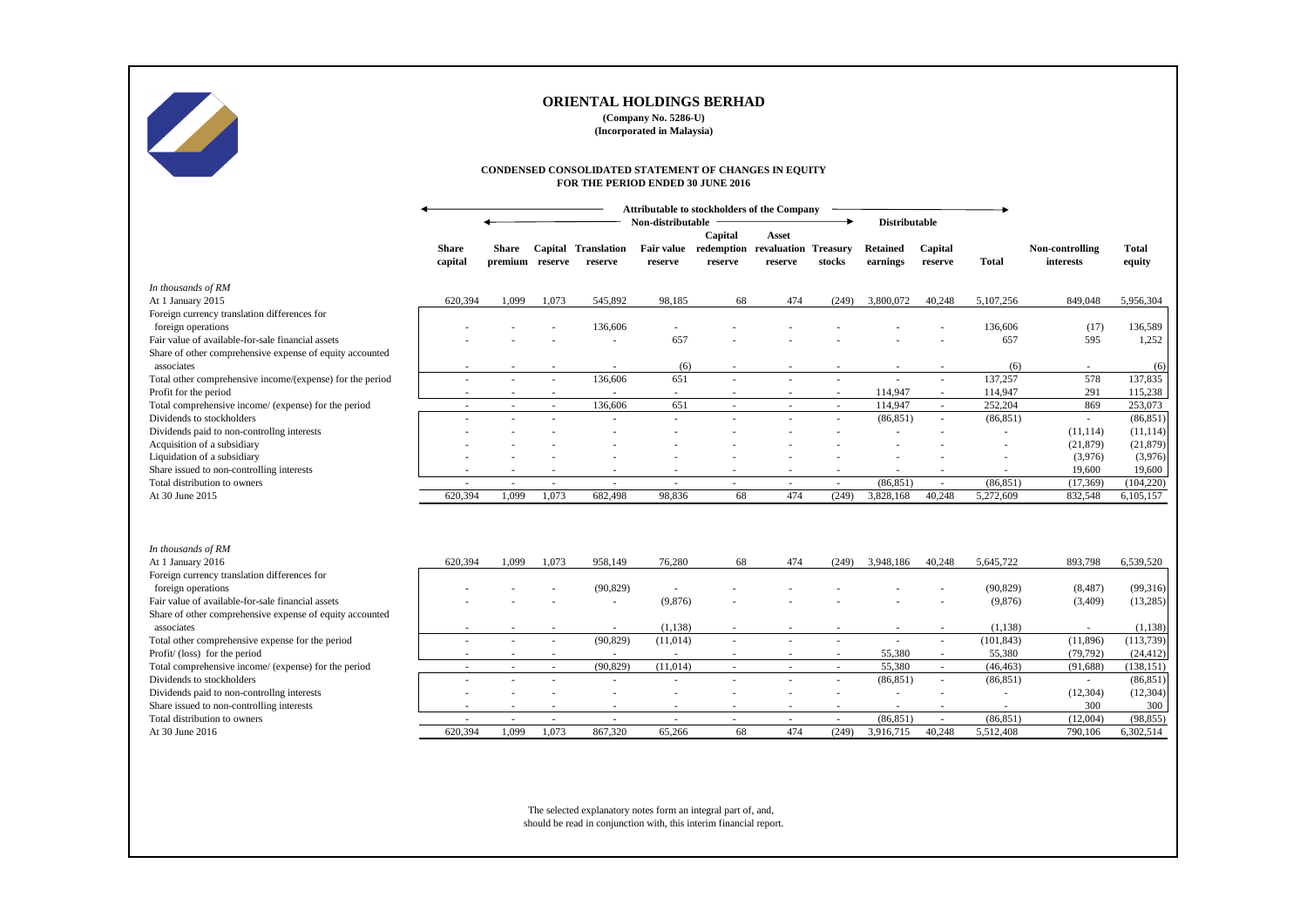# **ORIENTAL HOLDINGS BERHAD**

**(Company No. 5286-U) (Incorporated in Malaysia)**

# **CONDENSED CONSOLIDATED STATEMENT OF CASH FLOWS FOR THE PERIOD ENDED 30 JUNE 2016**

|                                                              | <b>Current Year</b><br><b>To Date</b><br>(Two quarters to<br>30 June 2016)<br><b>RM'000</b><br>(Unaudited) | <b>Preceding Year</b><br><b>To Date</b><br>(Two quarters to<br>30 June 2015)<br><b>RM'000</b><br>(Unaudited) |
|--------------------------------------------------------------|------------------------------------------------------------------------------------------------------------|--------------------------------------------------------------------------------------------------------------|
| <b>CASH FLOWS FROM OPERATING ACTIVITIES</b>                  |                                                                                                            |                                                                                                              |
| Profit before tax                                            | 5,293                                                                                                      | 151,367                                                                                                      |
| Adjustments for:                                             |                                                                                                            |                                                                                                              |
| Non-cash items                                               | 228,045                                                                                                    | 70,271                                                                                                       |
| Non-operating items                                          | (90, 620)                                                                                                  | (72, 686)                                                                                                    |
| Operating profit before working capital changes              | 142,718                                                                                                    | 148,952                                                                                                      |
| Changes in working capital                                   | (30, 283)                                                                                                  | (126, 619)                                                                                                   |
| Cash flow from operating activities                          | 112,435                                                                                                    | 22,333                                                                                                       |
| Tax paid                                                     | (51,150)                                                                                                   | (36,033)                                                                                                     |
| Interest paid                                                | (5, 813)                                                                                                   | (4,302)                                                                                                      |
| Payment of retirement benefits                               | (55)                                                                                                       | (39)                                                                                                         |
| Net cash flows from/ (used in) operating activities          | 55,417                                                                                                     | (18,041)                                                                                                     |
| <b>CASH FLOWS FROM INVESTING ACTIVITIES</b>                  |                                                                                                            |                                                                                                              |
| Capital expenditure                                          | (140, 889)                                                                                                 | (152, 820)                                                                                                   |
| Purchase of investments                                      | (68, 866)                                                                                                  | (26, 409)                                                                                                    |
| Proceeds from disposal of investments                        | 48,274                                                                                                     | 16,059                                                                                                       |
| Proceeds from disposal of land held for property development |                                                                                                            | 16                                                                                                           |
| Interest received                                            | 43,478                                                                                                     | 38,915                                                                                                       |
| Dividend received                                            | 56,663                                                                                                     | 5,723                                                                                                        |
| Reversal to deferred expenditure                             | (47)                                                                                                       | (18)                                                                                                         |
| Net cash outflow on acquisition of a subsidiary              |                                                                                                            | (5,287)                                                                                                      |
| Net cash outflow on liquidation of a subsidiary              |                                                                                                            | (4,048)                                                                                                      |
| (Increase)/ Decrease in short term investments, net          | (122, 961)                                                                                                 | 44,123                                                                                                       |
| Net cash flows used in investing activities                  | (184, 348)                                                                                                 | (83,746)                                                                                                     |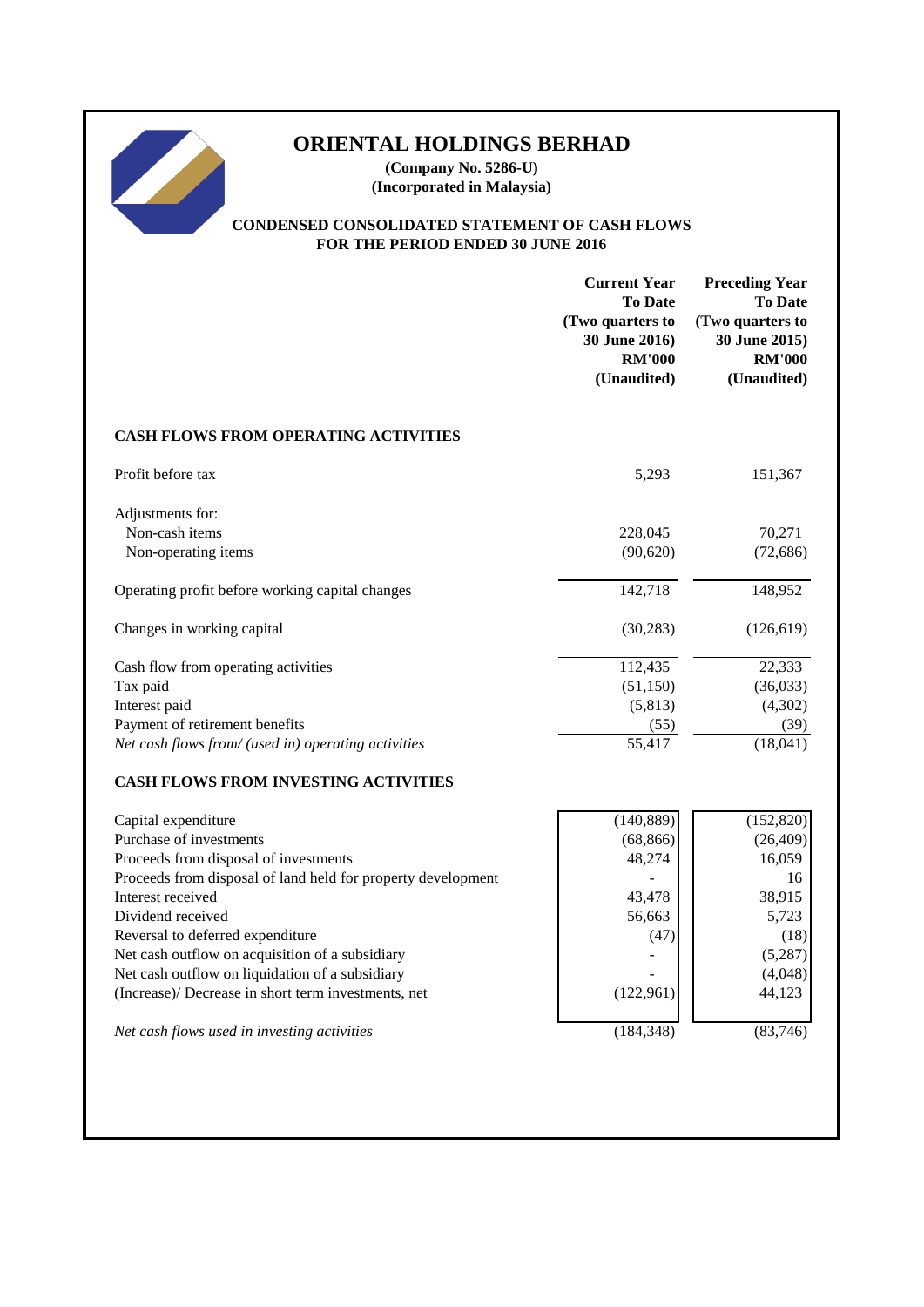| <b>CONSOLIDATED STATEMENT OF CASH FLOWS (Cont'd)</b>                                                                                                                                                                    | <b>Current Year</b><br><b>To Date</b><br>(Two quarters to<br>30 June 2016)<br><b>RM'000</b><br>(Unaudited) | <b>Preceding Year</b><br><b>To Date</b><br>(Two quarters to<br>30 June 2015)<br><b>RM'000</b><br>(Unaudited) |
|-------------------------------------------------------------------------------------------------------------------------------------------------------------------------------------------------------------------------|------------------------------------------------------------------------------------------------------------|--------------------------------------------------------------------------------------------------------------|
| <b>CASH FLOWS FROM FINANCING ACTIVITIES</b>                                                                                                                                                                             |                                                                                                            |                                                                                                              |
| Short term bank borrowings (net)<br>Dividends paid to stockholders<br>Fixed deposits pledged for banking facilities<br>Dividends paid to minority interest<br>Proceeds from issue of shares to non-controlling interest | 132,537<br>(37, 222)<br>(41, 684)<br>(12, 304)<br>300                                                      | 102,746<br>(37, 222)<br>(62, 368)<br>(11, 114)<br>19,600                                                     |
| Net cash flows from financing activities<br>Net decrease in cash and cash equivalents                                                                                                                                   | 41,627<br>(87, 304)                                                                                        | 11,642<br>(90, 145)                                                                                          |
| Cash and cash equivalents at 1 January                                                                                                                                                                                  | 2,387,114                                                                                                  | 2,117,799                                                                                                    |
| Effects of exchange rates on cash and cash equivalents                                                                                                                                                                  | (53, 721)                                                                                                  | 92,580                                                                                                       |
| Cash and cash equivalents at 30 June (Note 1)                                                                                                                                                                           | 2,246,089                                                                                                  | 2,120,234                                                                                                    |
| <b>NOTE</b>                                                                                                                                                                                                             | <b>RM'000</b>                                                                                              | <b>RM'000</b>                                                                                                |
| 1 Cash and cash equivalents consist of: -<br>Cash and bank balances                                                                                                                                                     | 1,109,291                                                                                                  | 849,063                                                                                                      |
| Fixed deposits                                                                                                                                                                                                          | 1,637,377                                                                                                  | 1,542,106                                                                                                    |
| Unit trust money market funds                                                                                                                                                                                           | 40,586                                                                                                     | 88,244                                                                                                       |
|                                                                                                                                                                                                                         | 2,787,254                                                                                                  | 2,479,413                                                                                                    |
| Less:<br>Deposits pledged                                                                                                                                                                                               | (541, 165)                                                                                                 | (359, 179)                                                                                                   |
|                                                                                                                                                                                                                         | 2,246,089                                                                                                  | 2,120,234                                                                                                    |

should be read in conjunction with, this interim financial report. The selected explanatory notes form an integral part of, and,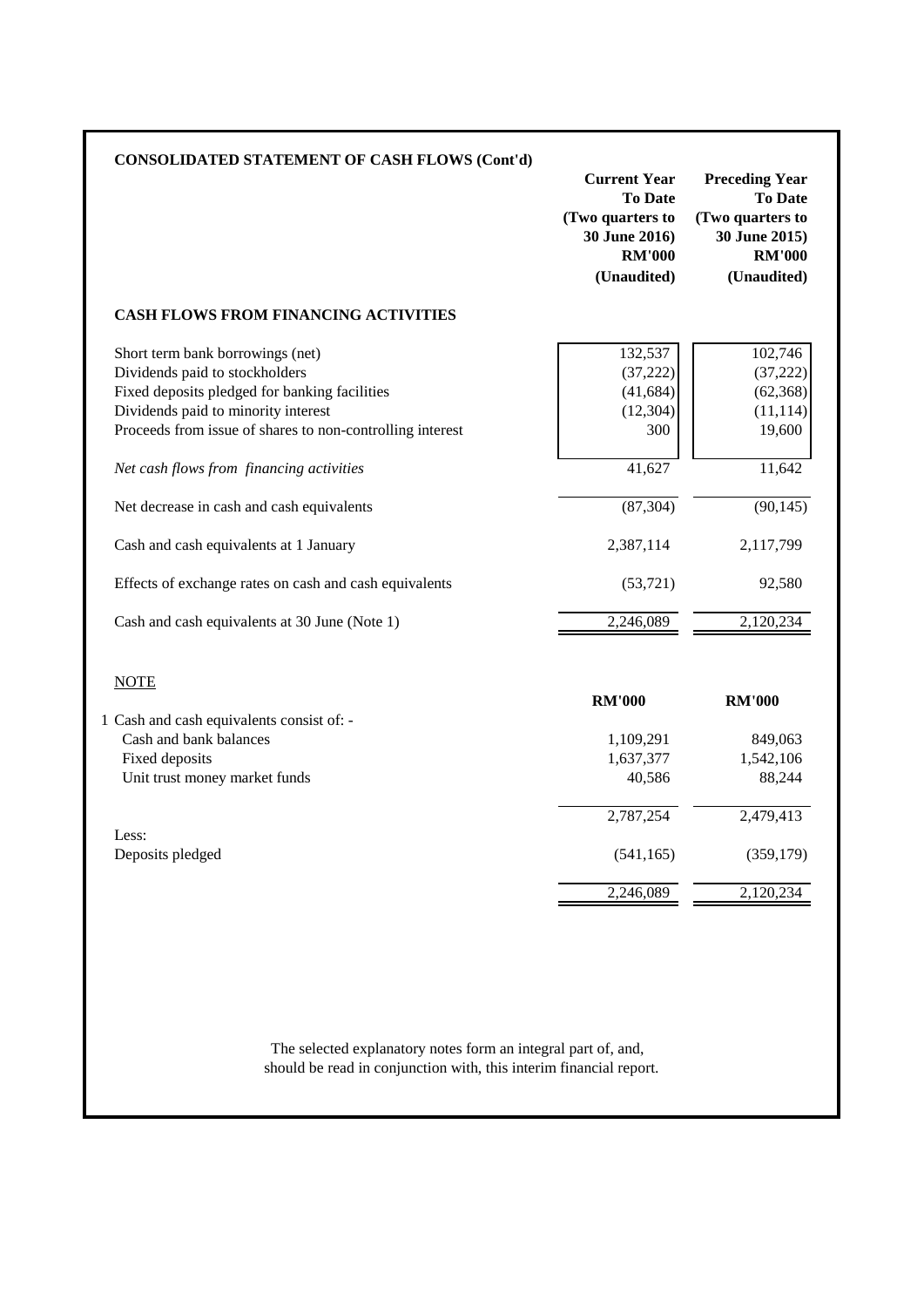#### **SELECTED EXPLANATORY NOTES TO THE INTERIM FINANCIAL REPORT 30 JUNE 2016**

#### **1. Basis of Preparation**

The Group falls within the scope definition of Transitioning Entities. Transitioning Entities are allowed to defer the adoption of Malaysian Financial Reporting Standard ("MFRS") Framework.

For the financial year ending 31 December 2016, the Group will continue to prepare its financial statements using Financial Reporting Standards ("FRS").

The interim financial report is unaudited and has been prepared in compliance with FRS 134, Interim Financial Reporting and the additional disclosure requirements as in Part A of Appendix 9B of the Revised Listing Requirements.

The interim financial report should be read in conjunction with the most recent annual audited financial statements of the Group for the year ended 31 December 2015. These explanatory notes provide an explanation of events and transactions that are significant to an understanding of the changes in the financial position and performance of the Group since the year ended 31 December 2015.

The accounting policies and methods of computation adopted by the Group in this interim financial report are consistent with the most recent annual audited financial statements for the year ended 31 December 2015 except for the adoption of the following new and revised FRSs, IC Interpretations and Amendments :-

#### *Adoption of Revised FRSs, IC Interpretations and Amendments*

FRS 14, *Regulatory Deferral Accounts*

- Amendments to FRS 5, *Non-current Assets Held for Sale and Discontinued Operations (Annual Improvements 2012-2014 Cycle)*
- Amendments to FRS 7, *Financial Instruments: Disclosures (Annual Improvements 2012-2014 Cycle)*
- Amendments to FRS 10, *Consolidated Financial Statements*, FRS 12, *Disclosure of Interests in Other Entities* and FRS 128, *Investments in Associates and Joint Ventures – Investment Entities: Applying the Consolidation Exception*
- Amendments to FRS 11, *Joint Arrangements – Accounting for Acquisitions of Interests in Joint Operations*
- Amendments to FRS 101, *Presentation of Financial Statements – Disclosure Initiative*

Amendments to FRS 116, *Property, Plant and Equipment* and FRS 138, *Intangible Assets – Clarification of Acceptable Methods of Depreciation and Amortisation*

Amendments to FRS 119, *Employee Benefits (Annual Improvements 2012-2014 Cycle)*

Amendments to FRS 127, *Separate Financial Statements – Equity Method in Separate Financial Statements*

Amendments to FRS 134, *Interim Financial Reporting (Annual Improvements 2012-2014 Cycle)*

The adoption of the above amendments to FRSs and IC Interpretation do not have material impact on this interim financial report of the Group.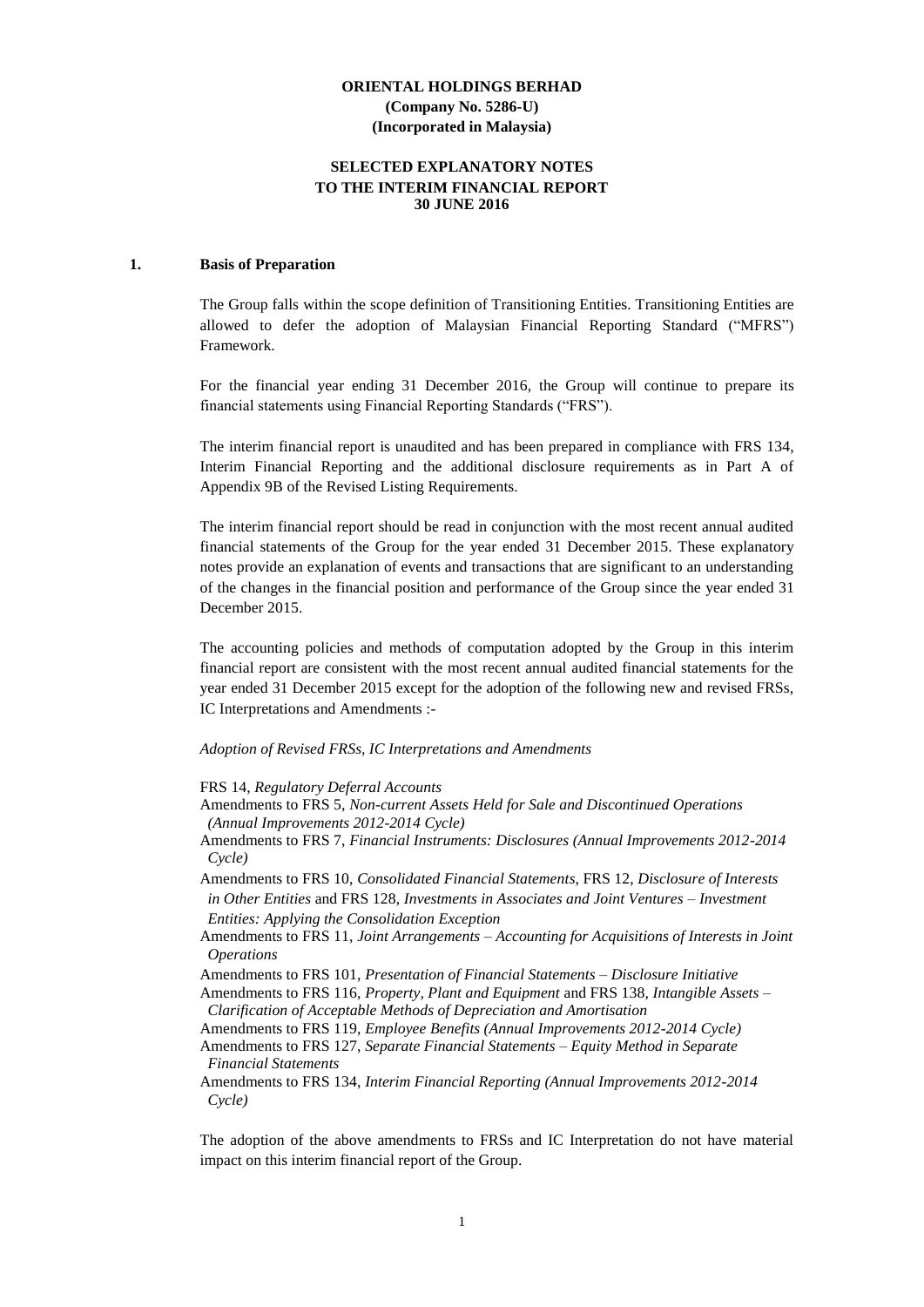#### **SELECTED EXPLANATORY NOTES TO THE INTERIM FINANCIAL REPORT 30 JUNE 2016 (Cont'd)**

#### **2. Auditors' Qualification**

Not applicable. No qualification on the audit report of the preceding annual financial statements of Oriental Holdings Berhad.

#### **3. Seasonal or Cyclical Factors**

Majority of the business operations of the Group are generally in tandem with the prevailing economic conditions where the Group operates with the exception of a few other sectors. Commodity price is the most significant determinant of the level of profitability for the plantation sector although seasonal factor such as climatic condition also plays a part in determining the production level. The tourism sector will generally perform better during the major festive and holiday seasons.

#### **4. Exceptional Items**

There were no material exceptional items for the period under review.

#### **5. Changes in Estimates**

There were no material changes in estimates of amounts reported in prior financial period.

#### **6. Debt and Equity Securities**

There were no issuance and repayment of debt and equity stocks, stock buy-backs, stock cancellations, stocks held as treasury stocks and resale of treasury stocks for the current financial period to date.

#### **7. Dividends Paid**

Since the end of the previous financial year, the Company paid:

- i) a single tier second interim dividend of 6.0% (2014 : 6.0%), totalling RM37,221,710 in respect of the financial year ended 31 December 2015 on 15 April 2016;
- i) a single tier final dividend of 6% (2014: 6%) and single tier special dividend of 2% (2014: 2%) totalling RM49,628,946 in respect of the financial year ended 31 December 2015 on 1 July 2016.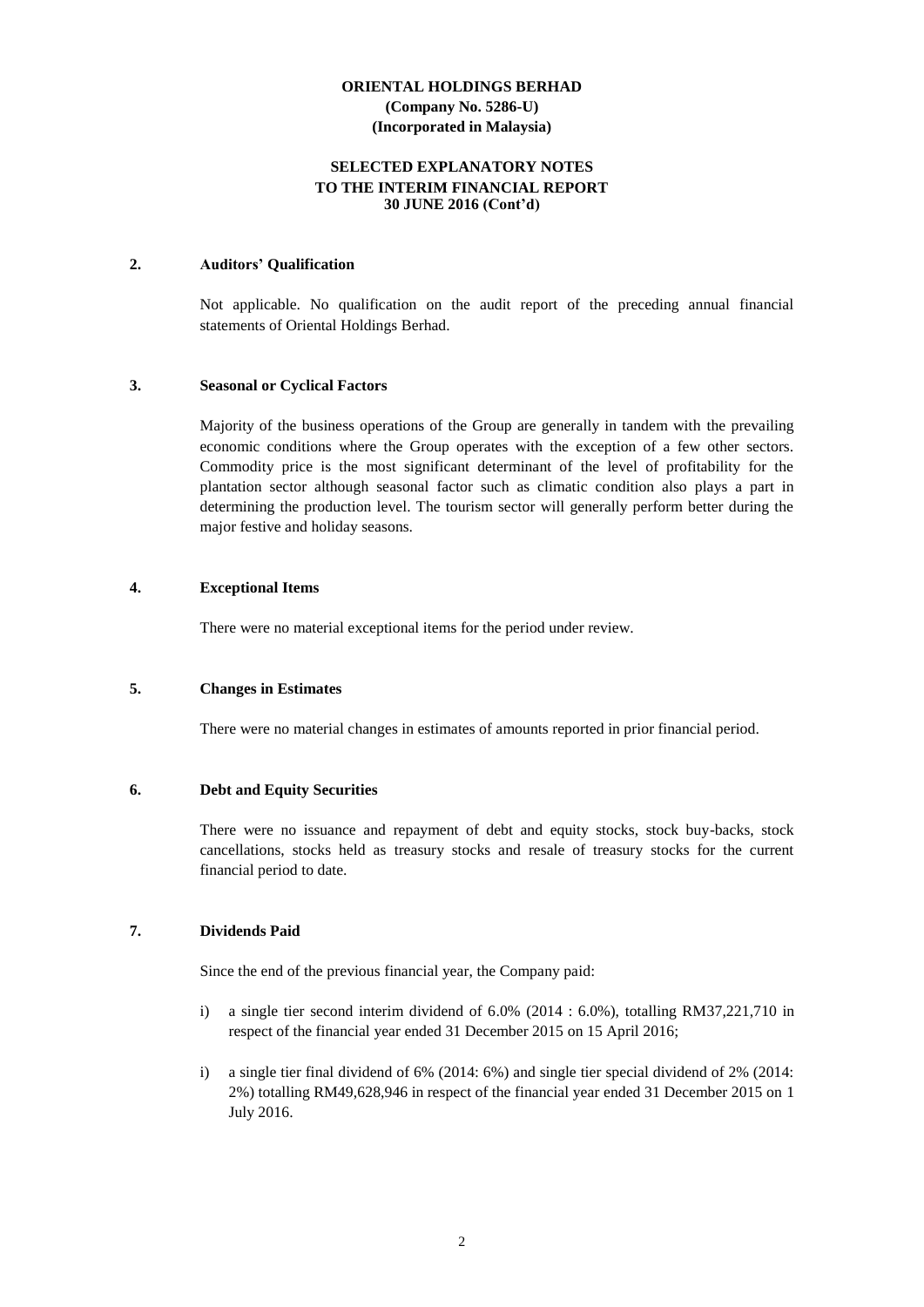#### **SELECTED EXPLANATORY NOTES TO THE INTERIM FINANCIAL REPORT 30 JUNE 2016 (Cont'd)**

# **8. Segment Revenue and Results**

| 30 June 2016                            | <b>Automotive</b><br>and related<br>products<br><b>RM'000</b> | <b>Plastic</b><br>products<br><b>RM'000</b> | <b>Hotels</b> and<br>resorts<br><b>RM'000</b> | <b>Plantation</b><br><b>RM'000</b> | <b>Investment</b><br>holding and<br>financial<br>services<br><b>RM'000</b> | <b>Investment</b><br>properties $\&$<br>trading of<br>building<br>material<br>products<br><b>RM'000</b> | Healthcare<br><b>RM'000</b> | <b>Total of all</b><br>segments<br><b>RM'000</b> | Reconciliation/<br><b>Elimination</b><br><b>RM'000</b> | <b>Notes</b> | <b>Total per</b><br>consolidated<br>financial<br>statements<br><b>RM'000</b> |
|-----------------------------------------|---------------------------------------------------------------|---------------------------------------------|-----------------------------------------------|------------------------------------|----------------------------------------------------------------------------|---------------------------------------------------------------------------------------------------------|-----------------------------|--------------------------------------------------|--------------------------------------------------------|--------------|------------------------------------------------------------------------------|
| Revenue from external customers         | 1,569,905                                                     | 106,114                                     | 132,417                                       | 219,455                            | 51,482                                                                     | 199,659                                                                                                 | 18,191                      | 2,297,223                                        |                                                        |              | 2,297,223                                                                    |
| Inter-segment revenue                   | 133                                                           | 32                                          | 22                                            |                                    | 21,747                                                                     | 203                                                                                                     |                             | 22,137                                           | (22, 137)                                              |              |                                                                              |
| Total revenue                           | 1,570,038                                                     | 106,146                                     | 132,439                                       | 219,455                            | 73,229                                                                     | 199,862                                                                                                 | 18,191                      | 2,319,360                                        | (22, 137)                                              |              | 2,297,223                                                                    |
| <b>Results</b><br>Segment profit/(loss) | 82,513                                                        | (2,759)                                     | 22,217                                        | (82, 591)                          | (8,070)                                                                    | 8,240                                                                                                   | (11,078)                    | 8,472                                            | (3,179)                                                | A            | 5,293                                                                        |
| Assets<br>Segment assets                | 2,905,358                                                     | 422,929                                     | 961,642                                       | 1,828,331                          | 404,443                                                                    | 873,203                                                                                                 | 237,216                     | 7,633,122                                        | 612,745                                                | В            | 8,245,867                                                                    |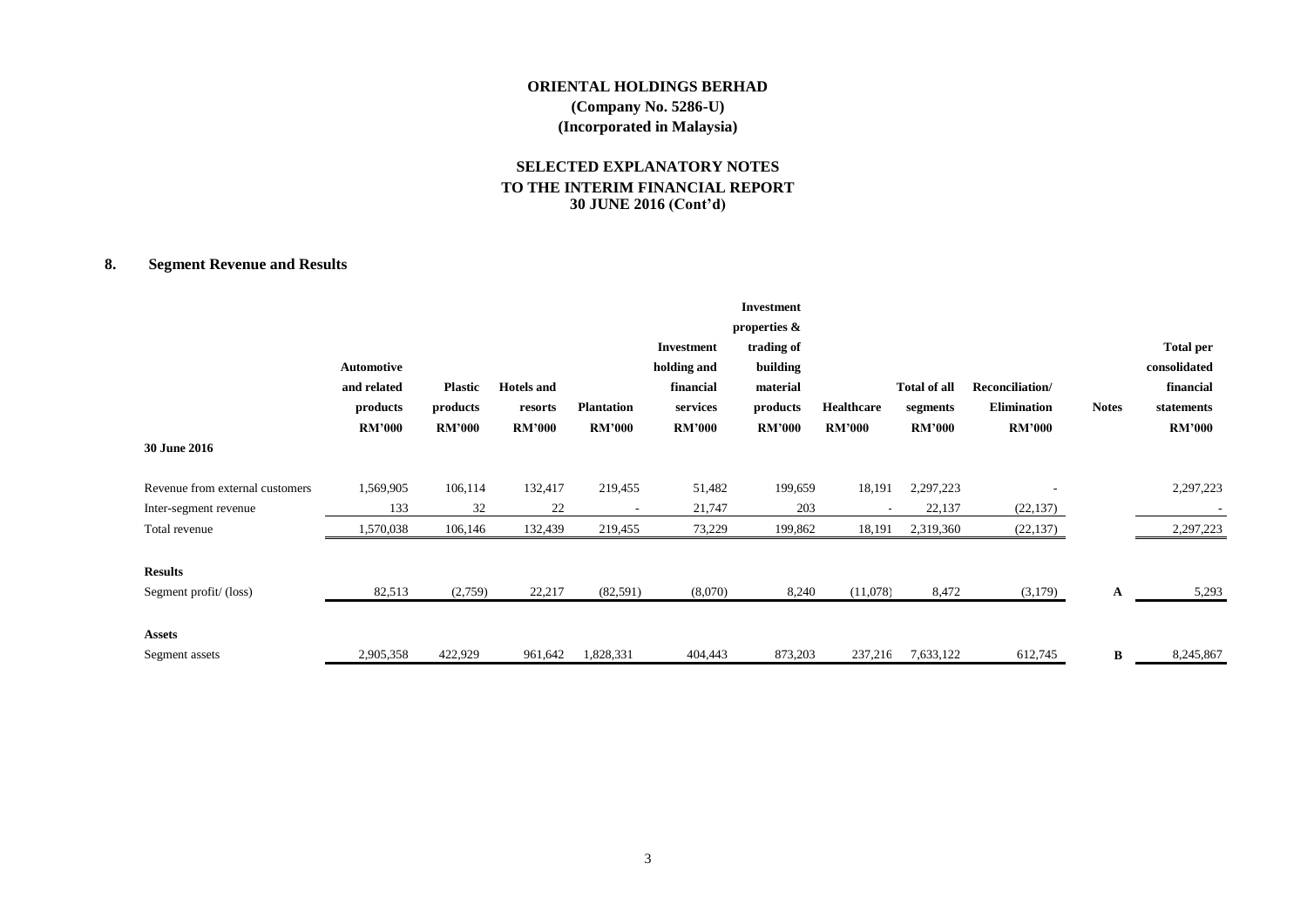#### **SELECTED EXPLANATORY NOTES TO THE INTERIM FINANCIAL REPORT 30 JUNE 2016 (Cont'd)**

# **8**. **Segment Revenue and Results (Cont'd)**

| 30 June 2015                            | <b>Automotive</b><br>and related<br>products<br><b>RM'000</b> | <b>Plastic</b><br>products<br><b>RM'000</b> | <b>Hotels</b> and<br>resorts<br><b>RM'000</b> | <b>Plantation</b><br><b>RM'000</b> | Investment<br>holding and<br>financial<br>services<br><b>RM'000</b> | <b>Investment</b><br>properties &<br>trading of<br>building<br>material<br>products<br><b>RM'000</b> | Healthcare<br><b>RM'000</b> | <b>Total of all</b><br>segments<br><b>RM'000</b> | Reconciliation/<br><b>Elimination</b><br><b>RM'000</b> | <b>Notes</b> | <b>Total per</b><br>consolidated<br>financial<br>statements<br><b>RM'000</b> |
|-----------------------------------------|---------------------------------------------------------------|---------------------------------------------|-----------------------------------------------|------------------------------------|---------------------------------------------------------------------|------------------------------------------------------------------------------------------------------|-----------------------------|--------------------------------------------------|--------------------------------------------------------|--------------|------------------------------------------------------------------------------|
|                                         |                                                               |                                             |                                               |                                    |                                                                     |                                                                                                      |                             |                                                  |                                                        |              |                                                                              |
| Revenue from external customers         | 1,284,368                                                     | 109,118                                     | 123,262                                       | 187,093                            | 2,708                                                               | 232,496                                                                                              | 7,132                       | 1,946,177                                        |                                                        |              | 1,946,177                                                                    |
| Inter-segment revenue                   | 176                                                           | 34                                          | 12                                            |                                    | 9,364                                                               | 9,440                                                                                                | $\overline{\phantom{a}}$    | 19,026                                           | (19,026)                                               |              |                                                                              |
| Total revenue                           | 1,284,544                                                     | 109,152                                     | 123,274                                       | 187,093                            | 12,072                                                              | 241,936                                                                                              | 7,132                       | 1,965,203                                        | (19,026)                                               |              | 1,946,177                                                                    |
| <b>Results</b><br>Segment profit/(loss) | 78,349                                                        | 2,019                                       | 15,379                                        | 26,617                             | 4,022                                                               | 3,661                                                                                                | (13, 734)                   | 116,313                                          | 35,054                                                 | A            | 151,367                                                                      |
| <b>Assets</b>                           |                                                               |                                             |                                               |                                    |                                                                     |                                                                                                      |                             |                                                  |                                                        |              |                                                                              |
| Segment assets                          | 2,593,588                                                     | 422,517                                     | 932,196                                       | 1,563,853                          | 390,012                                                             | 687,219                                                                                              | 223,848                     | 6,813,233                                        | 538,492                                                | B            | 7,351,725                                                                    |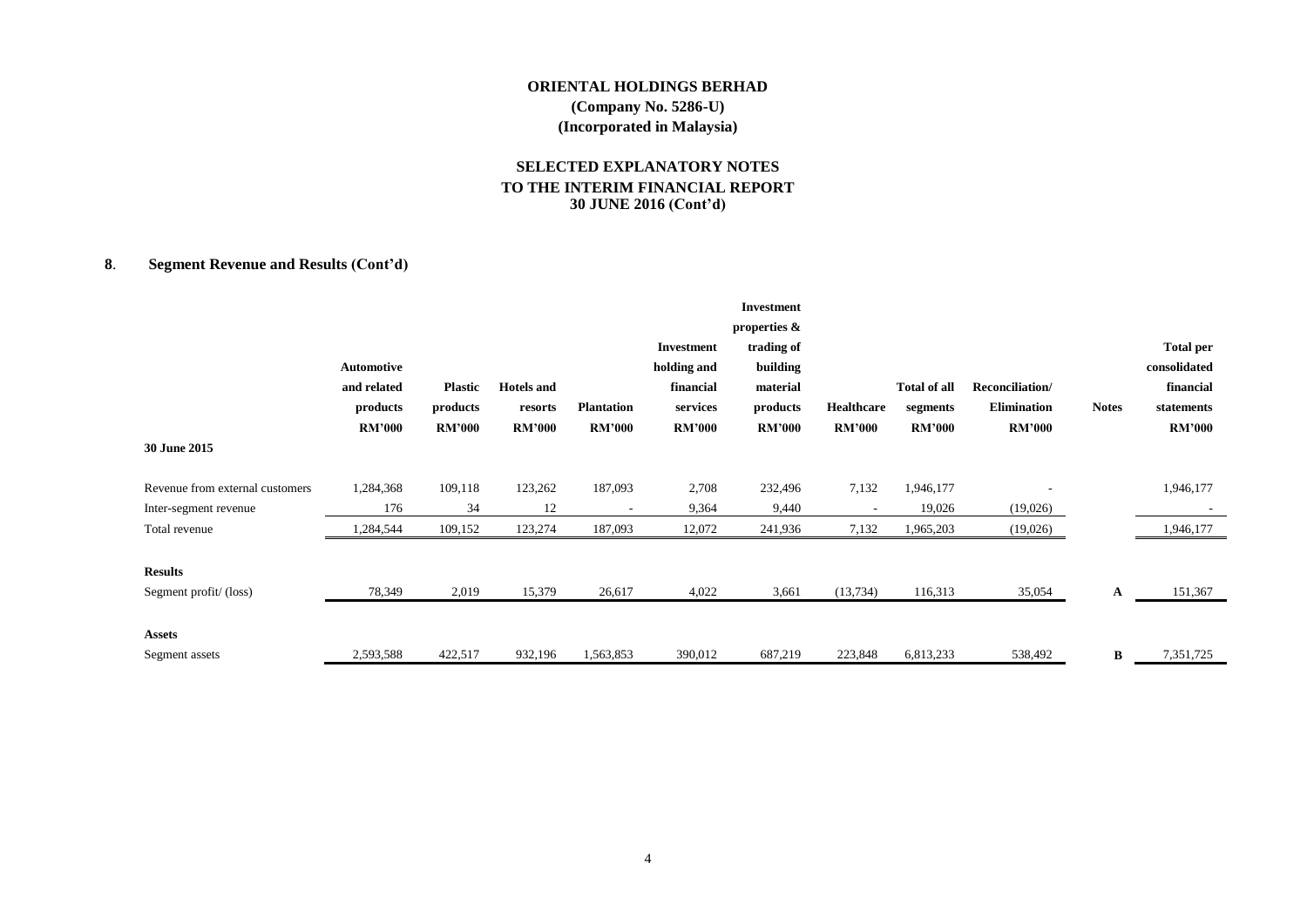#### **SELECTED EXPLANATORY NOTES TO THE INTERIM FINANCIAL REPORT 30 JUNE 2016 (Cont'd)**

#### **8. Segment Revenue and Results (Cont'd)**

- *Notes Nature of adjustments and eliminations to arrive at amounts reported in the consolidated interim financial report*
- A The following items are added to/ (deducted from) segment profit to arrive at "Profit before tax" presented in the condensed consolidated statements of comprehensive income:

|                                | 30 June 2016 | 30 June 2015 |
|--------------------------------|--------------|--------------|
|                                | RM'000       | RM'000       |
| Share of results of associates | 2.481        | 39,391       |
| Finance costs                  | (5,660)      | (4,337)      |
|                                | (3.179)      | 35,054       |

B The following items are added to/ (deducted from) segment assets to arrive at total assets reported in the condensed consolidated statement of financial positions:

|                                           | 30 June 2016 | 30 June 2015 |
|-------------------------------------------|--------------|--------------|
|                                           | RM'000       | RM'000       |
| Investment in associates                  | 554,781      | 535,065      |
| Current tax assets                        | 27,236       | 15,482       |
| Deferred tax assets                       | 30,728       | 10,812       |
| Investment in non-consolidated subsidiary |              | (22, 867)    |
|                                           | 612,745      | 538,492      |

#### **9. Revaluation of Property, Plant and Equipment**

Not applicable. No valuation policy was adopted for property, plant and equipment. The Group availed the transitional provisions issued by the Malaysian Accounting Standards Board upon adoption of International Accounting Standard No 16 (Revised) to have the 1976 and 1978 revalued assets of land and buildings continue to be stated at their existing carrying amounts less accumulated depreciation.

#### **10. Material Post Balance Sheet Events**

There were no material events subsequent to the end of the period under review which have not been reflected in this interim financial report.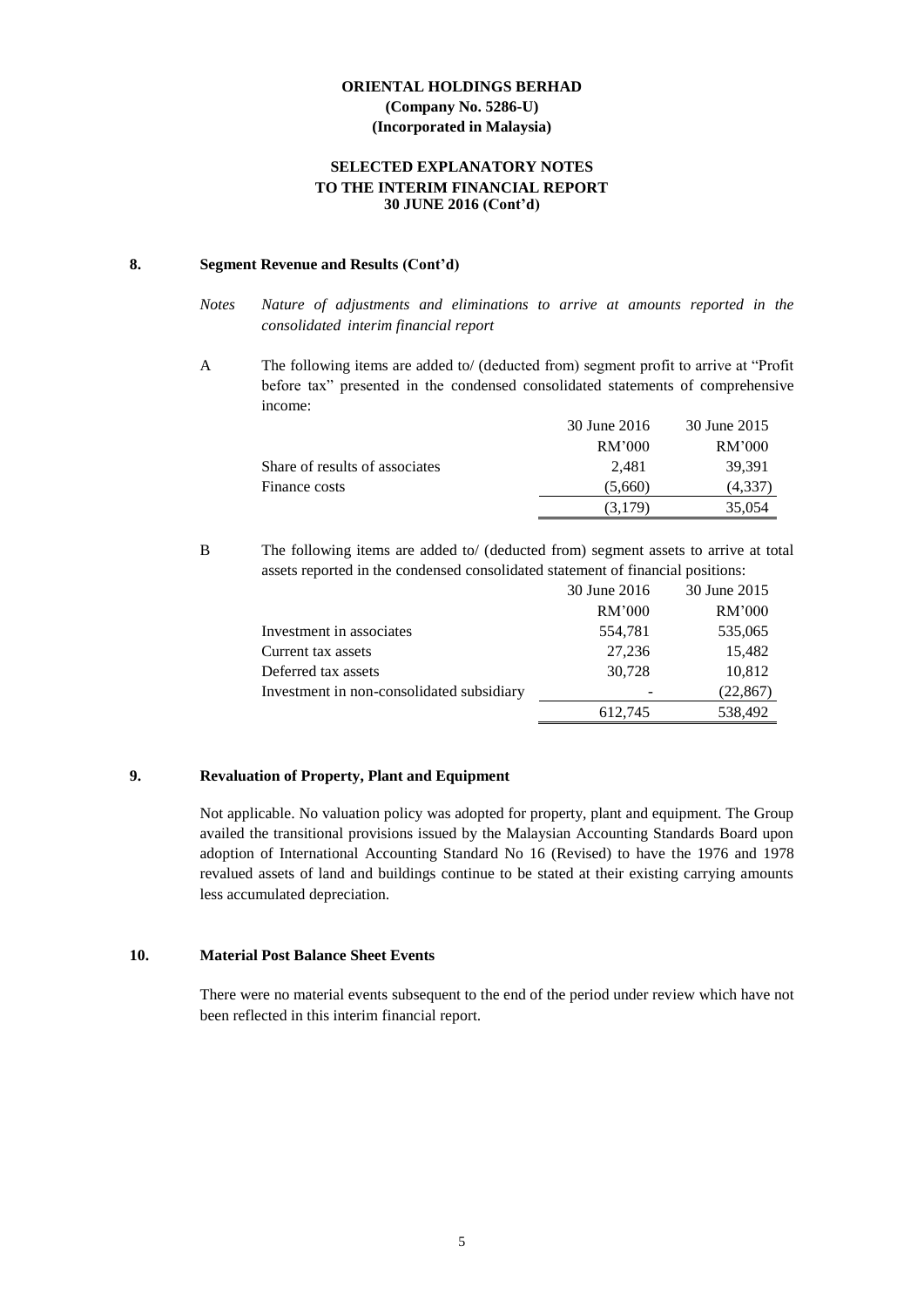#### **SELECTED EXPLANATORY NOTES TO THE INTERIM FINANCIAL REPORT 30 JUNE 2016 (Cont'd)**

#### **11. Changes in Group's Composition**

There were no changes in the composition of the Group during the current financial period todate other than the following:-

- (i) Unique Mix (Singapore) Pte. Ltd. ("UMS"), a wholly-owned subsidiary of OAM which in turn is a wholly-owned subsidiary of Selasih Permata Sdn. Bhd. ("SP") and a 50.5% owned subsidiary of the Company, had on 14 December 2015 submitted an application to the Accounting and Corporate Regulatory Authority ("ACRA") to strike its name off from the Register. On 4 January 2016, UMS received a strikingoff notice from ACRA dated 18 December 2015 whereupon UMS will be struck-off from the Register upon expiry of a 60-days period from the publication of a notice in the Singapore Government Gazette, if there is no objection received. The struck-off was completed on 17 March 2016.
- (ii) The Company through its indirect 50.5% owned subsidiary, OBS Pte. Ltd. ("OBS") had on 10 February 2016, received approval dated 2 February 2016 from the Ministry of Law and Human Rights of the Republic of Indonesia ("MOLHR") for the acquisition of 90% equity interest in PT Sumatra Sawit Lestari ("SSL"). The acquisition will be settled via a cash subscription (equivalent to about RM2.84 million) pursuant to a Shares Subscription Agreement entered with PT Tradisi Bina Usaha and Saksona Boenjamin. Upon completion of the said acquisition, SSL became the 90% owned subsidiary of OBS. SSL was incorporated on 29 November 2012 with its present authorised and issued share capital of IDR10,000,000,000 (equivalent to about RM3.2 million) divided into 10,000 shares with nominal value of IDR1,000,000 each. The principal activities of SSL are cultivation of oil palm plantation and its related activities.
- (iii) Lipro Electrical Manufacturing Sdn. Bhd. ("LEM"), a wholly-owned subsidiary of Teck See Plastic Sdn. Bhd. which in turn is a 60% owned subsidiary of the Company, had on 9 January 2015 been placed under voluntary winding up proceeding. LEM had ceased operations and remained dormant since then. LEM convened the Final General Meeting on 7 April 2016 and conclude the winding up proceedings.
- (iv) Oriental Assemblers Sdn Bhd ("OA"), a 91.9% owned subsidiary by the Company and 6.1% owned by wholly-owned subsidiary of Oriental Rubber & Palm Oil Sdn Bhd ("ORPO") with other minority shareholders, had on 21 June 2016, entered into a Share Purchase Agreement ("SPA") to dispose the collective 100% equity interest in OA to Aroma Kiara Sdn Bhd ("AKSB") for total cash consideration of RM32.5 million. OA was incorporated as Capital Motor-Assembly Corporation Sendirian Berhad in Malaysia under the Companies Act, 1965 on 1 May 1967. OA is involved in vehicle assembly and the manufacturing and sale of engines and transmissions with operations based in Johor Bahru, Johor Darul Takzim. Its present issued and fully paid-up share capital is RM36,000,000.00 comprising 36,000,000 ordinary shares of RM1.00 each. The disposal is expected to be completed by end of year 2016 upon fulfilment of the obligations as stated in the SPA. Upon the completion of the disposal, OA shall cease to be a subsidiary of the Company.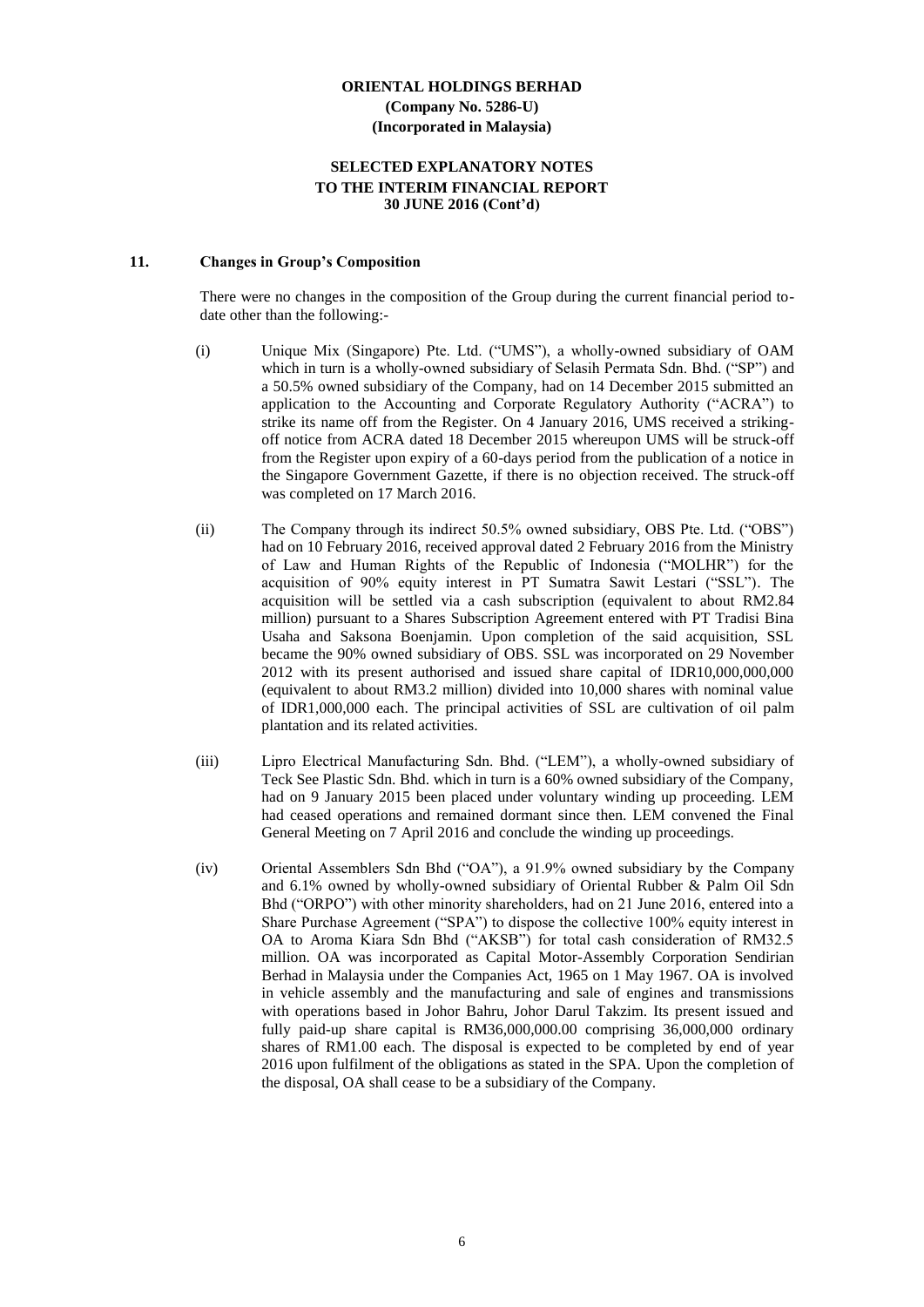#### **SELECTED EXPLANATORY NOTES TO THE INTERIM FINANCIAL REPORT 30 JUNE 2016 (Cont'd)**

# **12. Changes in Contingent Liabilities and Assets and Changes in Material Litigations**

There were no contingent liabilities and assets at the end of the reporting period.

Neither the Company nor any of its subsidiaries are engaged in any material litigation, either as plaintiff or defendant and the Directors are not aware of any proceedings pending or threatened, against the Company or any of its subsidiaries or of any facts likely to give rise to any proceedings which might materially affect the position or business of the Company or any of its subsidiaries, financially or otherwise.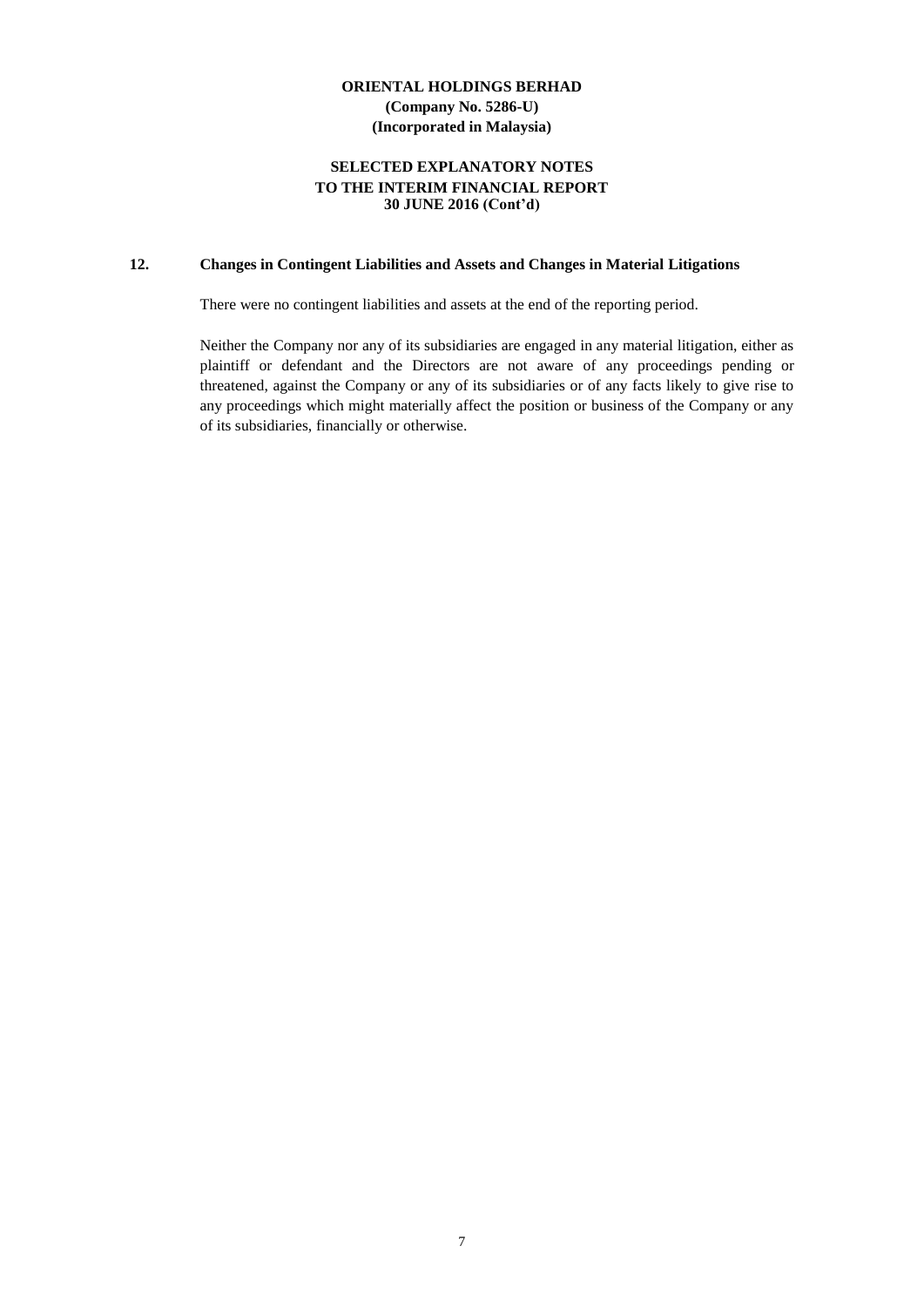#### **SELECTED EXPLANATORY NOTES TO THE INTERIM FINANCIAL REPORT 30 JUNE 2016 (Cont'd)**

#### **13. Review of Group's Performance**

The year to date revenue of RM 2,297.2 million was 18.0% higher than the corresponding period last year, however the year to date profit before tax of RM 5.3 million, was 96.5% lower than the corresponding period last year.

Performances for each operating segment are as follows:-

The revenue and operating profit for the automotive segment increased by 22.2% to RM 1,569.9 million and by 5.3% to RM 82.5 million respectively.

For the retail operations in Singapore, revenue increased significantly by 59.1% mainly due to number of cars sold increased by 79.0%, mainly from Jazz and Odyssey model following the higher Certificate of Entitlement (COE) quota released by the authorities. For the retail operations in Malaysia, sales units decreased by 17.9% mainly due to new car price increase from January 2016 (strong JPY) and slow down in consumer spending.

Automotive segment's operating profit was affected by foreign exchange loss on overseas fixed deposits placements and advances.

The revenue for the plantation segment increased by 17.3% mainly due to higher CPO (YTD 2016: 72,018MT; YTD 2015: 59,201MT) and PK sales volume (YTD 2016: 13,250MT ; YTD 2015: 12,294MT) by 21.6% and 7.8% respectively. However, the segment recorded an operating loss (YTD 2016 : RM 82.6 million; YTD 2015: operating profit of RM 26.6 million) due to higher cost of sales as a result of imported fertilizers and foreign exchange loss on JPY borrowings (IDR weakened against JPY: June16: 11.9%; June15: 5.4%).

The performance for plastic segment remains competitive. The revenue for the segment decreased by 2.8% and recorded an operating loss (2016: RM 2.8 million, 2015: operating profit of RM 2.0 million). Lower revenue was mainly attributable to lower sales from its major customers especially from automotive products segment. The segment operated at loss due to market threat and competition further having to contend with the high operating costs.

Hospitality segment revenue and operating profit increased by RM 9.2 million (7.4%) and RM 6.8 million (44.5%) respectively. The average occupancy rate for hotels and office space improved. Nevertheless, the operating profit was affected by the performance in Melbourne's hotel which is undergoing renovation since Q1 2016 and will only be available by mid of 2017.

Revenue for investment holding segment increased significantly by 1801.1% due to dividend received from other investment. The segment registered at operating loss of RM 8.1 million (YTD 2015: operating profit of RM 4.0 million) mainly attributable to foreign exchange exposure on JPY borrowings.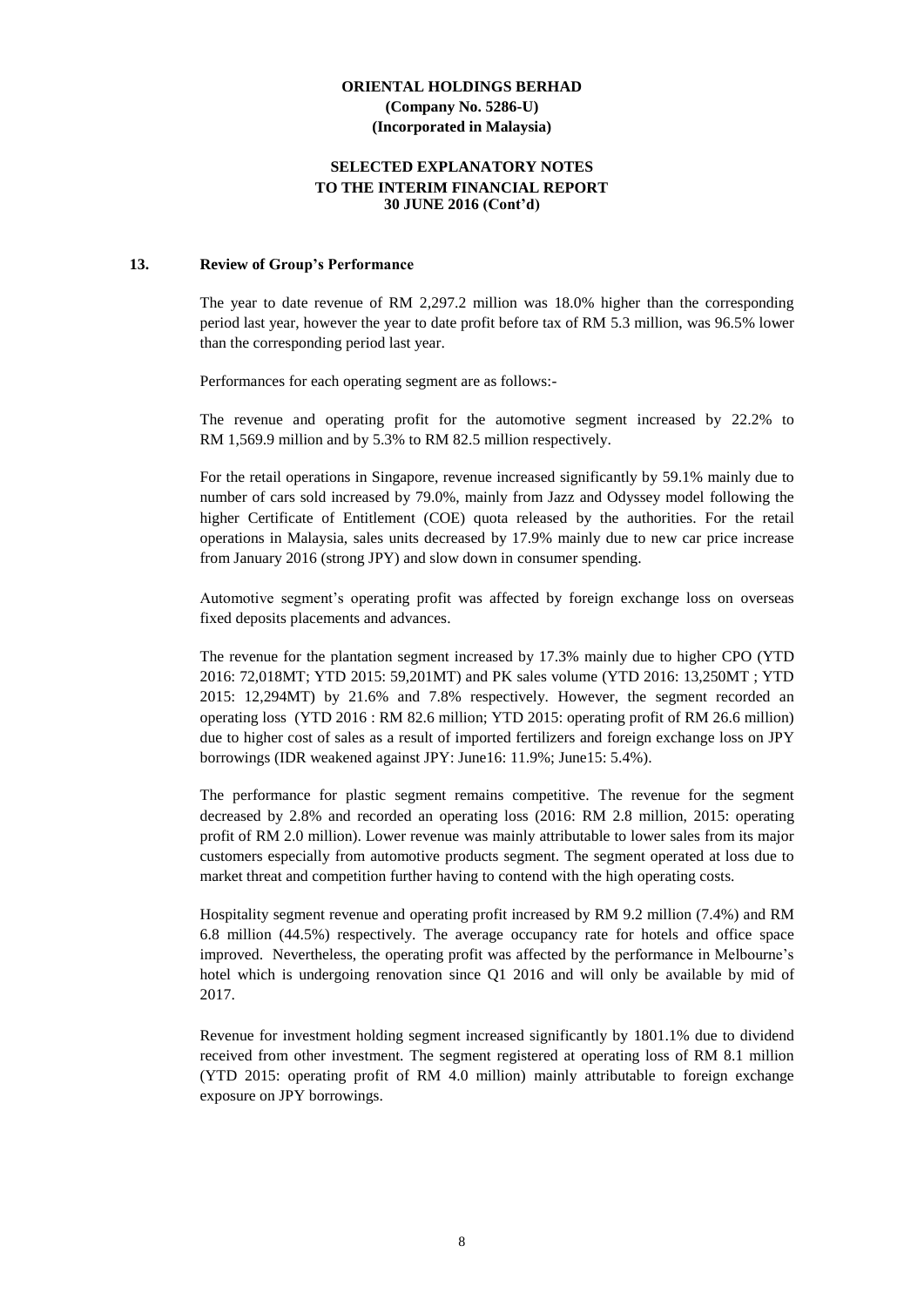#### **SELECTED EXPLANATORY NOTES TO THE INTERIM FINANCIAL REPORT 30 JUNE 2016 (Cont'd)**

#### **13. Review of Group's Performance (Cont'd)**

The revenue for investment properties and trading of building material products segment decreased by 14.1% while operating profit improved by 125.1% (YTD 2016: RM 8.2 million, YTD 2015: RM 3.7 million). Lower revenue was due to lower sales volume for trading of building material related products due to delay in infrastructure investments and banking industry continue to deleverage due to funding constraints and more stringent regulation.

Healthcare segment generated higher revenue by 155.1% with increasing patient admissions but remained to operate at loss of RM 11.1 million (YTD 2015: RM 13.7 million) mainly due to high fixed operating cost including depreciations and staff related expenses since its commencement of operation in January 2015.

#### **14. Material Change in Profit/ Loss Before Taxation ("PBT"/ "LBT") reported on as compared with the immediate preceding quarter**

The Group's revenue for the second quarter of 2016 was RM 1,082.1 million, a decrease of RM 132.9 million or 10.9% from RM 1,215.1 million in Q1FY16.

The Group's profit for the second quarter of 2016 decreased to Group's loss of RM 59.7 million from Group's profit of RM 65.0 million in the immediate preceding quarter.

Performances of each operating segment as compared to the immediate preceding quarter are as follows:-

Revenue from automotive segment decreased by 12.9% to RM 730.9 million and recorded a lower operating profit by 56.0% to RM 25.2 million (Q1FY16: RM 57.3 million). Revenue for retail operating dropped by 13.6% mainly due to lower number of cars sold particularly from Singapore retail operations by 22.4%. Lower operating profit recorded at RM 24.3M (Q1FY16 : RM 49.7M) mainly due to foreign exchange loss on overseas fixed deposits placement and advances.

Revenue from plantation segment decreased by 4.5% (Q2FY16 : RM 107.2 million; Q1FY16 : RM 112.3 million) and recorded operating loss of RM 74.9 million compared to operating loss Q1FY16 : RM 7.7 million. Lower CPO and PK sales volume from Indonesian operations (40.0% and 23.3% respectively) as compared to Q1FY16 due to El Nino effect, although the selling price for CPO was higher by 29.5%. In addition, foreign exchange exposure in the JPY borrowings due to weakened IDR against JPY (June16 : 10.0% ; March16 : 1.8%).

Revenue for plastic segment remains constant (Q2FY16 : RM 52.8 million ; Q1FY16 : RM 53.3 million) while recorded an operating loss (Q2FY16 : RM 1.9 million ; Q1FY16 : RM 0.9 million) mainly due to sharp downturn in the electrical  $\&$  electronic market arising from economic uncertainties and excess capacity in the local plastic injection moulding industry.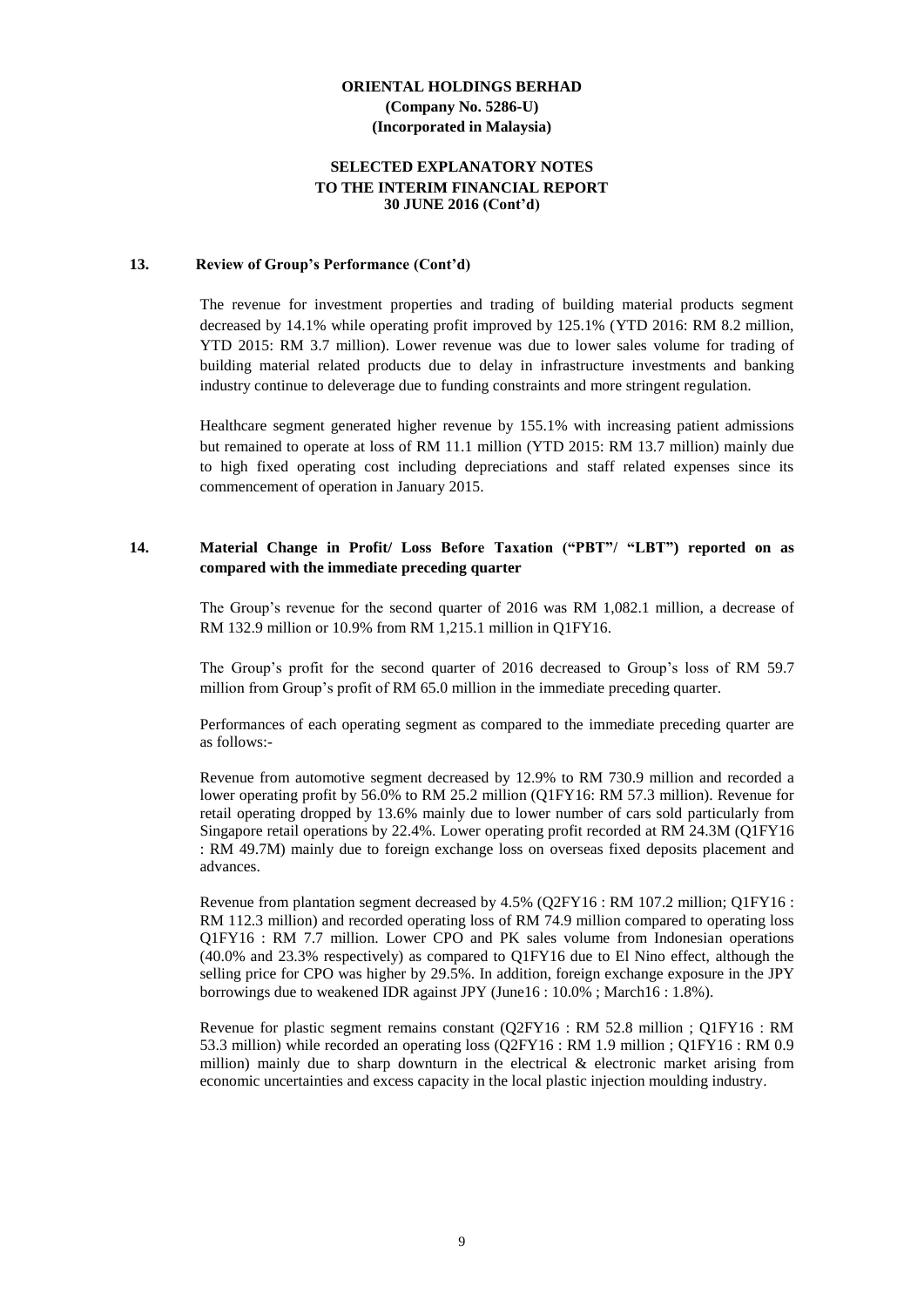#### **SELECTED EXPLANATORY NOTES TO THE INTERIM FINANCIAL REPORT 30 JUNE 2016 (Cont'd)**

## **14. Material Change in Profit Before Taxation ("PBT") reported on as compared with the immediate preceding quarter (Cont'd)**

Revenue for hospitality segment dropped by 10.0% and recorded lower operating profit by 39.1%. The hotels' average occupancy rate and average room rate declined except for London's hotel due to soft quarter for Q2FY16.

Revenue for investment holding segment decreased by 31.5% and recorded at operating loss of RM 11.4 million (operating profit Q1FY16 : RM 3.3million). Lower revenue was due to lower dividend income received from other investments by 34.4%. The segment suffers operating loss mainly due to unrealised foreign exchange loss from JPY denominated borrowings.

Revenue for investment properties and trading of building material products segment decreased by 4.0% mainly due to lower overall sales volume resulted by lower housing demand. However, the segment managed to maintain its operating profit of RM 3.4 million compared to Q1FY16 of RM 4.8 million mainly due to cost control efforts.

Healthcare segment recorded a revenue of RM 9.8 million (Q1FY16 : RM 8.4 million) mainly from increasing patient admissions. However, the segment continued to operate at an operating loss of RM 5.1 million (Q1FY16: RM 6.0 million) as a result of high fixed operating costs since its commencement in January 2015.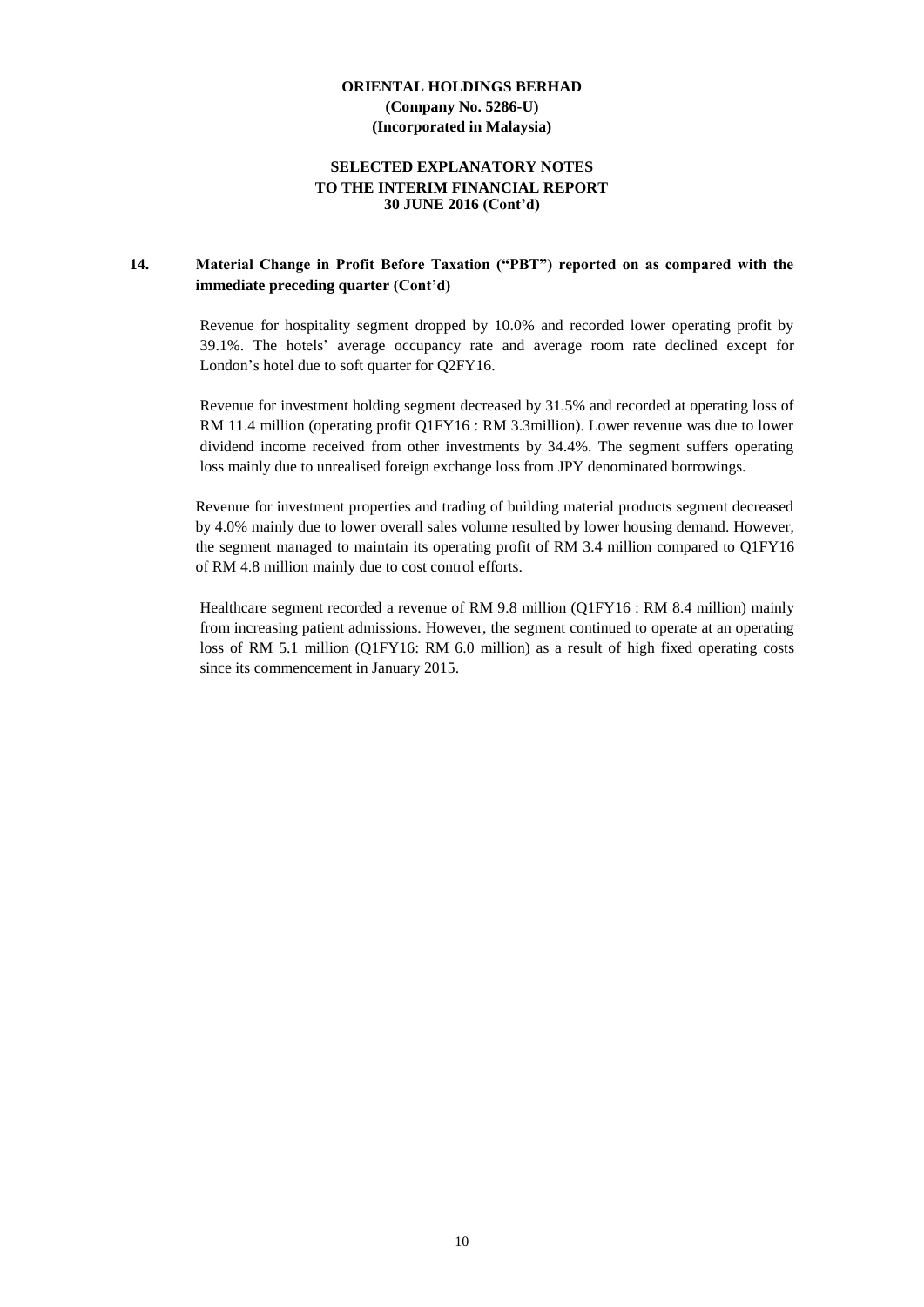#### **SELECTED EXPLANATORY NOTES TO THE INTERIM FINANCIAL REPORT 30 JUNE 2016 (Cont'd)**

#### **15. Current Year Prospects**

The automotive segment will continue to contribute to the Group's performance under very competitive market conditions with the rising cost of living and weakening of ringgit. The Automotive segment will continue to expand and upgrade its showrooms and service centres including boosting its presence in Sabah and Sarawak. The retail outlet in Johor Bahru is targeted to commence operation by end of 2016 which will be the biggest 4S centre in Malaysia.

The plastic segment continues to face stiff competitive environment among the local industry players. Limited growth in the overall automotive segment in Malaysia with upcoming new models at smaller volume have impacted the segment's performance.

The plantation segment will continue to consolidate the present land bank and to diversify into real estate investment via several strategic acquisitions in Australia to counteract the volatility of palm oil industry and the exposure from the changes in regulatory requirements on land holding.

The hospitality segment will optimise the utilisation of the existing assets and improve the operational execution through various organic measures.

The investment properties segment will continue to reclaim its remaining 415 acres in Melaka and to seek ways to value-add its land bank for future developments.

Healthcare segment will continue to focus on enhancing brand awareness and positioning the hospital for sustainable growth.

The volatility of exchange rates will continue to impact the non-cash flow of foreign exchange translation on gain/loss arising from JPY denominated borrowings. However, the JPY has consistently provided the low cost of funds for the Group's financing activity especially for plantation segment given the peculiar nature of the plantation business, which has a long gestation period before it generates a healthy cash flow. The Group will continue to monitor its foreign currencies borrowings and mitigate the exposure through the money market.

Due to the slower global economy growth, the Board is of the view that the Group's performance for year 2016 will be maintained at competitive edge in its core businesses given the current economic condition.

#### **16. Variance of Actual Profit from Forecast Profit/Profit Guarantee**

Not Applicable.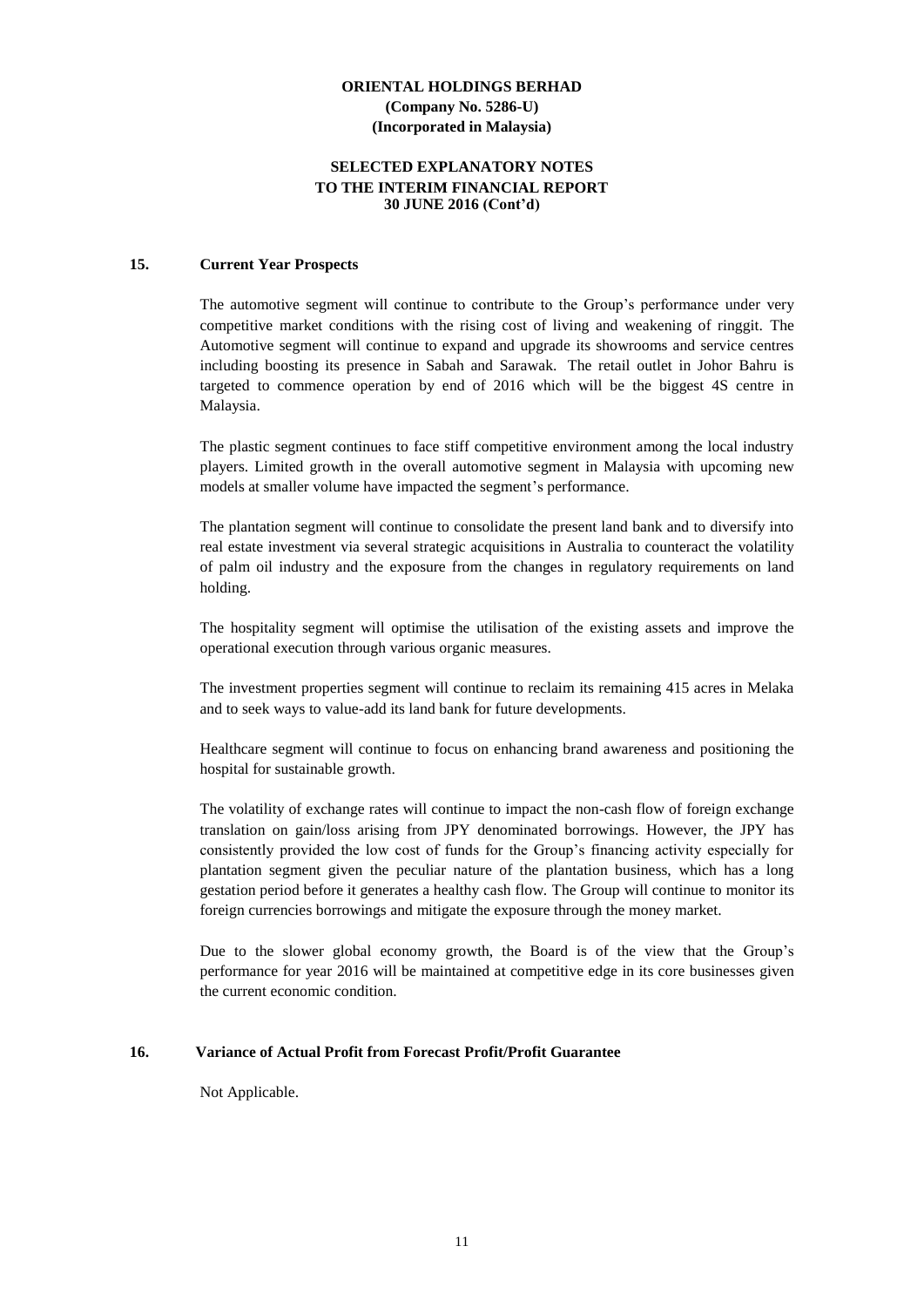## **SELECTED EXPLANATORY NOTES TO THE INTERIM FINANCIAL REPORT 30 JUNE 2016 (Cont'd)**

## **17. Taxation**

|                       |               | <b>Individual Quarter</b> | <b>Cumulative Quarter</b> |               |  |
|-----------------------|---------------|---------------------------|---------------------------|---------------|--|
|                       | Current       | Preceding                 | Current                   | Preceding     |  |
|                       | Year          | Year                      | Year                      | Year          |  |
|                       | Quarter       | Quarter                   | To date                   | To date       |  |
|                       | 30 June 16    | 30 June 15                | 30 June 16                | 30 June 15    |  |
|                       | <b>RM'000</b> | <b>RM'000</b>             | <b>RM'000</b>             | <b>RM'000</b> |  |
|                       | (Unaudited)   | (Unaudited)               | (Unaudited)               | (Unaudited)   |  |
| Current taxation      |               |                           |                           |               |  |
| Malaysian taxation    |               |                           |                           |               |  |
| - Based on profit for |               |                           |                           |               |  |
| the period            | 4,165         | 3,124                     | 8,078                     | 7,303         |  |
| Under/(Over)          |               |                           |                           |               |  |
| provision in respect  |               |                           |                           |               |  |
| of prior period       | 76            | (66)                      | (445)                     | (174)         |  |
|                       | 4,241         | 3,058                     | 7,633                     | 7,129         |  |
| Foreign taxation      |               |                           |                           |               |  |
| - Based on profit for |               |                           |                           |               |  |
| the period            | 7,260         | 15,210                    | 22,252                    | 29,538        |  |
|                       | 11,501        | 18,268                    | 29,885                    | 36,667        |  |
|                       |               |                           |                           |               |  |
| Deferred taxation     |               |                           |                           |               |  |
|                       |               |                           |                           |               |  |
| Current period        | (136)         | (153)                     | (166)                     | (1,256)       |  |
| (Over)/ Under         |               |                           |                           |               |  |
| provision in respect  |               |                           |                           |               |  |
| of prior period       | (3)           | (5)                       | (14)                      | 718           |  |
|                       | (139)         | (158)                     | (180)                     | (538)         |  |
|                       |               |                           |                           |               |  |
|                       | 11,362        | 18,110                    | 29,705                    | 36,129        |  |

#### **18. Status of Corporate Proposals**

There were no corporate proposals that have been announced by the Company but not completed at the date of this announcement except for the Stock Buy-Back which was approved by the stockholders at the Annual General Meeting on 2 June 2016 for the buy-back of up to 10% or up to 62,039,364 ordinary stocks. There were no stocks buy-back for the period to date.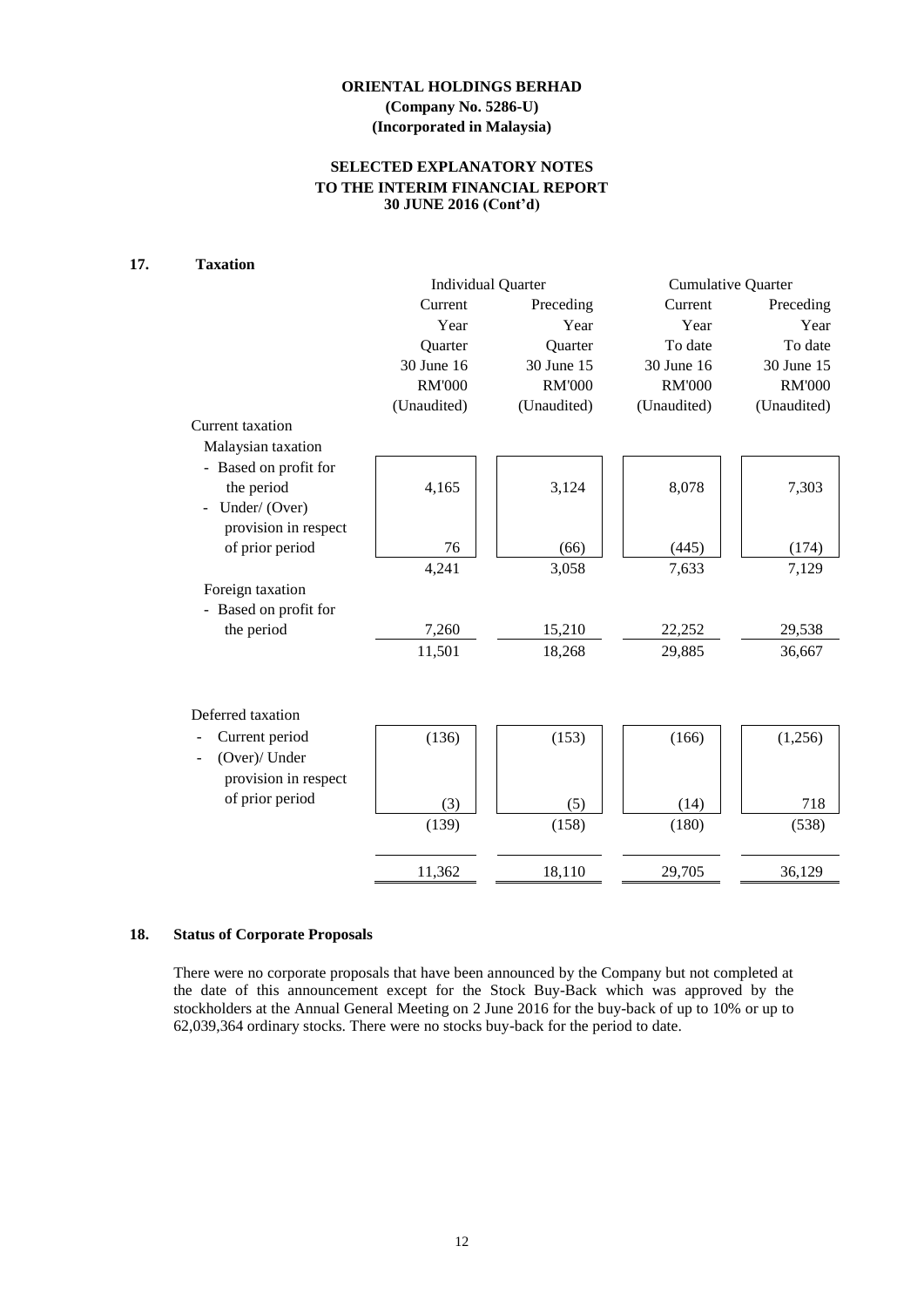#### **SELECTED EXPLANATORY NOTES TO THE INTERIM FINANCIAL REPORT 30 JUNE 2016 (Cont'd)**

#### **19. Group Borrowings**

|                              | <b>Borrowings denominated in</b> |                      |                   |               |  |  |  |
|------------------------------|----------------------------------|----------------------|-------------------|---------------|--|--|--|
|                              | Ringgit                          | ← Foreign Currencies |                   |               |  |  |  |
|                              |                                  | <b>Source</b>        | RM                |               |  |  |  |
|                              |                                  | Currency             | <b>Equivalent</b> | <b>Total</b>  |  |  |  |
|                              | <b>RM'000</b>                    |                      | <b>RM'000</b>     | <b>RM'000</b> |  |  |  |
|                              | I                                |                      | $\mathbf H$       | $I + II$      |  |  |  |
| Finance lease obligations    | 14,098                           |                      |                   | 14,098        |  |  |  |
| Other borrowings – secured   |                                  | JPY 15.025 billion   | 588,210           | 588,210       |  |  |  |
|                              |                                  | SGD 0.016 billion    | 48,456            | 48,456        |  |  |  |
|                              |                                  | THB 0.098 billion    | 11,236            | 11,236        |  |  |  |
| Other borrowings – unsecured | 42.715                           | JPY 17.710 billion   | 693,505           | 736,220       |  |  |  |
|                              | 56,813                           |                      | 1,341,407         | 1,398,220     |  |  |  |

#### **20. Changes in Material Litigations**

Not applicable.

#### **21. Dividend Proposed**

The Board of Directors proposed an interim single tier dividend of 6.0% (2015 : 6.0%), totalling RM37,221,710 in respect of the financial year ending 31 December 2016. The entitlement date and payment date will be announced at a later date.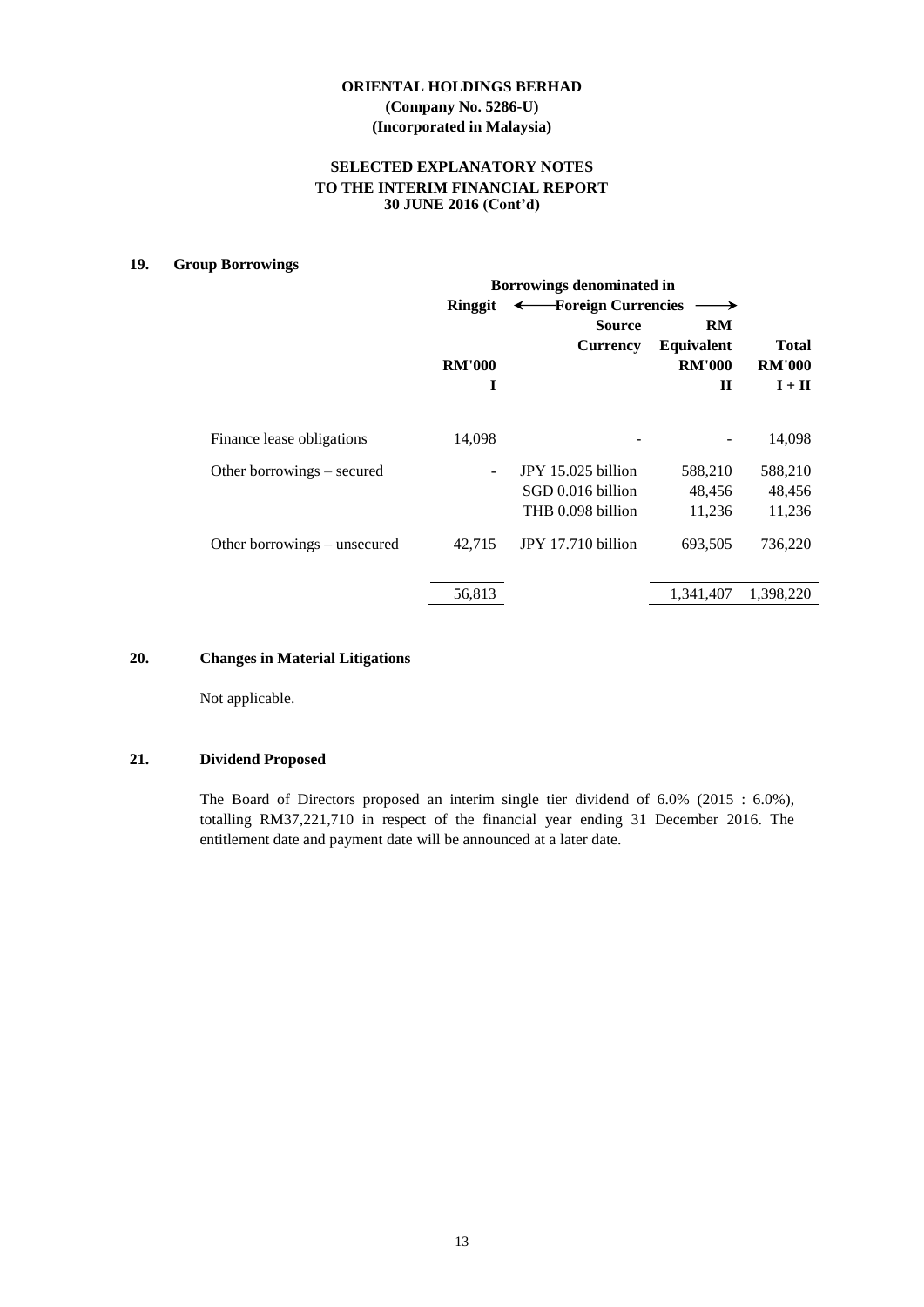### **SELECTED EXPLANATORY NOTES TO THE INTERIM FINANCIAL REPORT 30 JUNE 2016 (Cont'd)**

# **22. Basic Earnings per Stock**

The basic earnings per stock are computed based on the net profit for the year divided by the weighted average number of stocks in issue.

|                                                                                     | <b>Individual Quarter</b> |              | <b>Cumulative Quarters</b> |                     |
|-------------------------------------------------------------------------------------|---------------------------|--------------|----------------------------|---------------------|
|                                                                                     |                           |              | Current                    | Preceding           |
|                                                                                     | Current                   | Preceding    | Year To Date               | Year To Date        |
|                                                                                     | Year Quarter              | Year Quarter | (Two quarter               | (Two quarter)       |
|                                                                                     | 30 June 16                | 30 June 15   | to $30$ June $16$ )        | to $30$ June $15$ ) |
|                                                                                     | RM'000                    | RM'000       | RM'000                     | RM'000              |
|                                                                                     | (Unaudited)               | (Unaudited)  | (Unaudited)                | (Unaudited)         |
| Net $(\text{loss})$ profit for the<br>period attributable to<br>Stockholders of the |                           |              |                            |                     |
| Company (RM'000)                                                                    | (12, 593)                 | 59,054       | 55,380                     | 114,947             |
| Weighted average<br>number of stocks in<br>issue $(000)$                            | 620,362                   | 620,362      | 620,362                    | 620,362             |
| Basic earnings per<br>stock (sen)                                                   | (2.03)                    | 9.52         | 8.93                       | 18.53               |